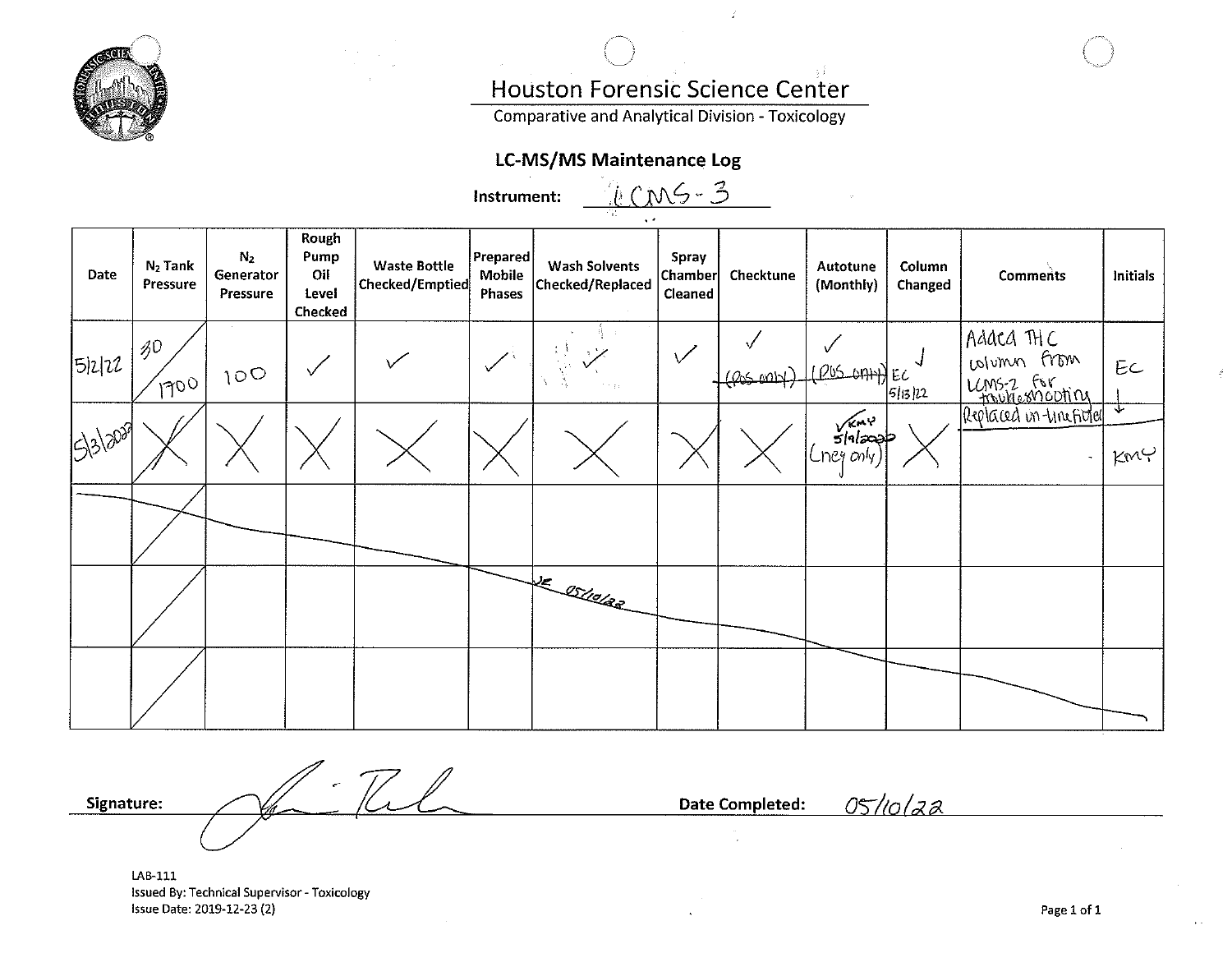# **QQQ Autotune Report**



| <b>Instrument Name</b><br><b>MS Model</b><br><b>MS Instrument Serial</b><br><b>Software Firmware Version</b><br><b>Tune Date &amp; Time</b><br><b>File Path</b><br><b>Ion Source</b><br><b>Ionization Mode</b><br><b>Tuned Resolution</b><br>Vacuum Pressure | LCMS-3<br>G6470B<br>SG2050G211<br>AJS ESI<br>AJS ESI<br>All | 10.1.67, FW: A.00.08.112<br>02 May 2022 14:00:06<br>D:\MassHunter\Tune\QQQ\G6470B\atunes.TUNE.XML<br>1.44E+0 [R] (Torr); 3.83E-5 [H] (Torr) |  |  |  |
|--------------------------------------------------------------------------------------------------------------------------------------------------------------------------------------------------------------------------------------------------------------|-------------------------------------------------------------|---------------------------------------------------------------------------------------------------------------------------------------------|--|--|--|
| <b>Source Parameters</b>                                                                                                                                                                                                                                     |                                                             |                                                                                                                                             |  |  |  |
| <b>Parameter</b>                                                                                                                                                                                                                                             | <b>Positive</b>                                             | <b>Negative</b>                                                                                                                             |  |  |  |
| Gas Temp (°C)                                                                                                                                                                                                                                                | 300                                                         | 300                                                                                                                                         |  |  |  |
| Gas Flow (I/min)                                                                                                                                                                                                                                             | 8                                                           | 8                                                                                                                                           |  |  |  |
| Nebulizer (psi)                                                                                                                                                                                                                                              | 15                                                          | 15                                                                                                                                          |  |  |  |
| Capillary (V)                                                                                                                                                                                                                                                | 4000                                                        | 3500                                                                                                                                        |  |  |  |
| Nozzle Voltage (V)                                                                                                                                                                                                                                           | 1500                                                        | 1500                                                                                                                                        |  |  |  |
| Sheath Gas Temp (°C)                                                                                                                                                                                                                                         | 250                                                         | 250                                                                                                                                         |  |  |  |
| Sheath Gas Flow (I/min)                                                                                                                                                                                                                                      | 7                                                           | 7                                                                                                                                           |  |  |  |

### **Positive Results**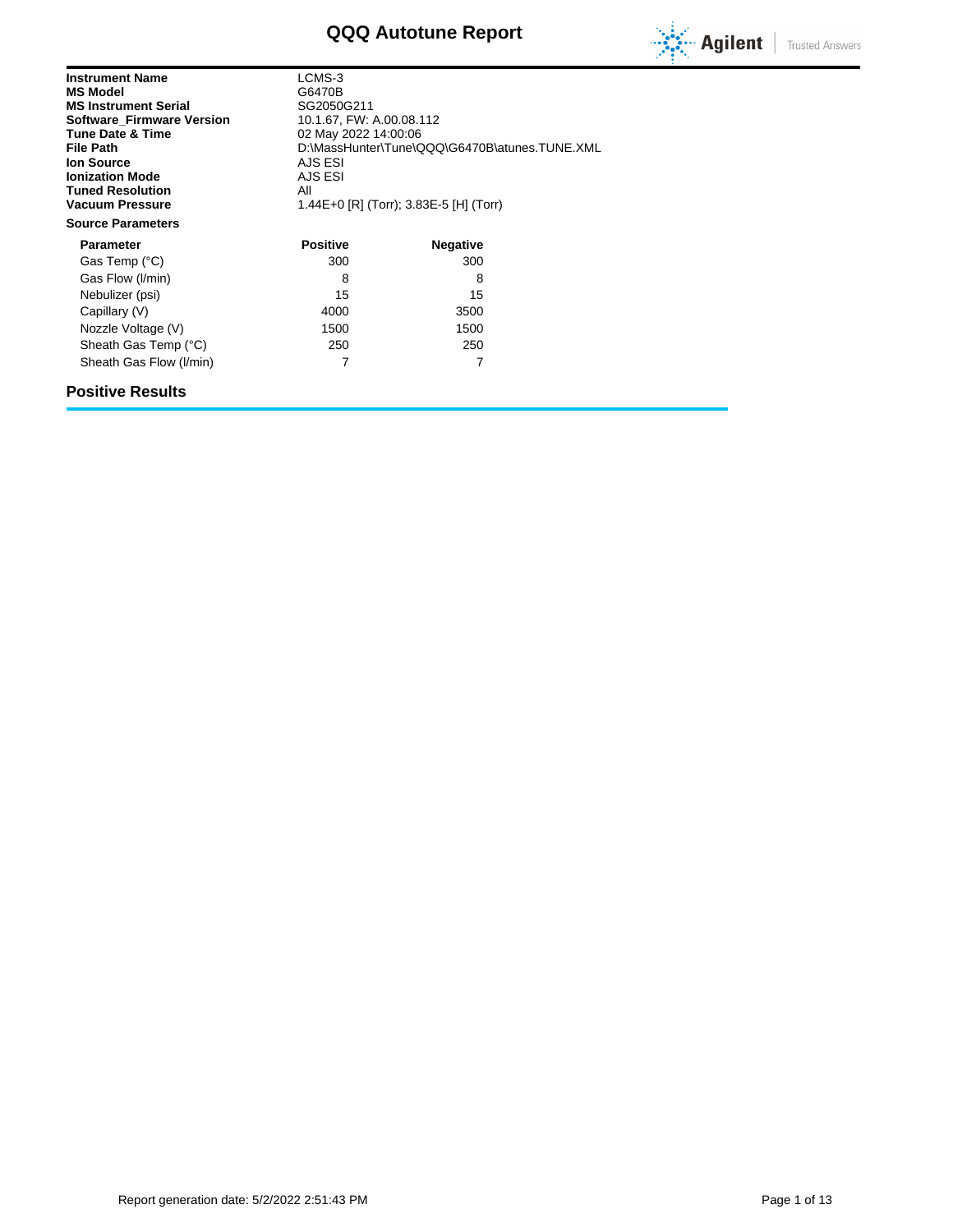



|         | m/z m/z Expected | <b>FWHM</b> | <b>FWHM</b><br><b>Expected</b> | Abundance |  |
|---------|------------------|-------------|--------------------------------|-----------|--|
| 118.10  | 118.09           | 0.69        | 0.70                           | 620389    |  |
| 322.04  | 322.05           | 0.70        | 0.70                           | 247039    |  |
| 622.00  | 622.03           | 0.71        | 0.70                           | 345334    |  |
| 921.98  | 922.01           | 0.70        | 0.70                           | 308097    |  |
| 1521.96 | 1521.97          | 0.73        | 0.70                           | 113344    |  |
| 2121.90 | 2121.93          | 0.68        | 0.70                           | 134616    |  |
|         |                  |             |                                |           |  |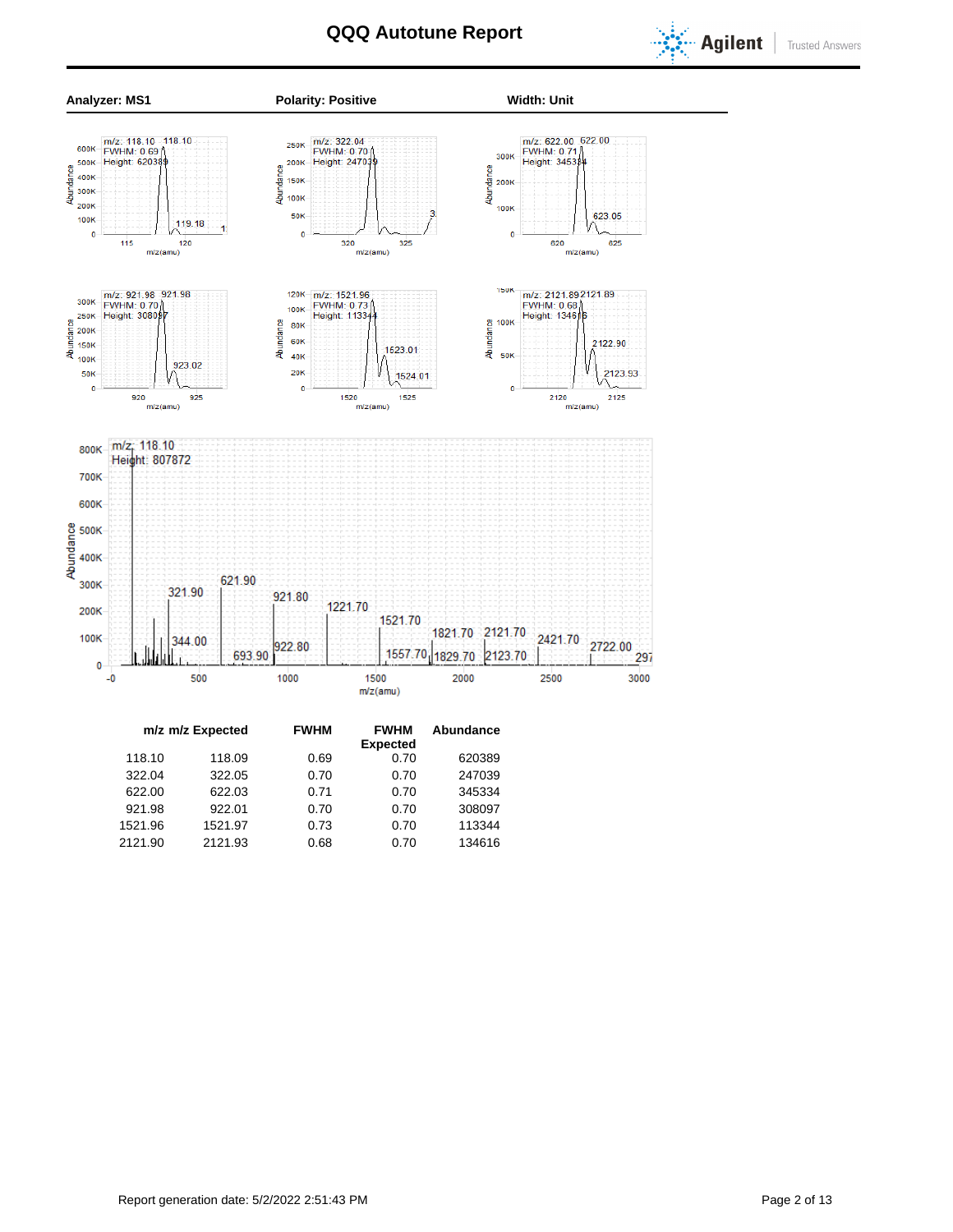



| m/z m/z Expected | <b>FWHM</b> | <b>FWHM</b>     | Abundance |
|------------------|-------------|-----------------|-----------|
|                  |             | <b>Expected</b> |           |
| 118.09           | 0.70        | 0.70            | 443361    |
| 322.05           | 0.70        | 0.70            | 184654    |
| 622.03           | 0.69        | 0.70            | 223146    |
| 922.01           | 0.70        | 0.70            | 173452    |
| 1521.97          | 0.70        | 0.70            | 120933    |
| 2121.93          | 0.75        | 0.70            | 145664    |
|                  |             |                 |           |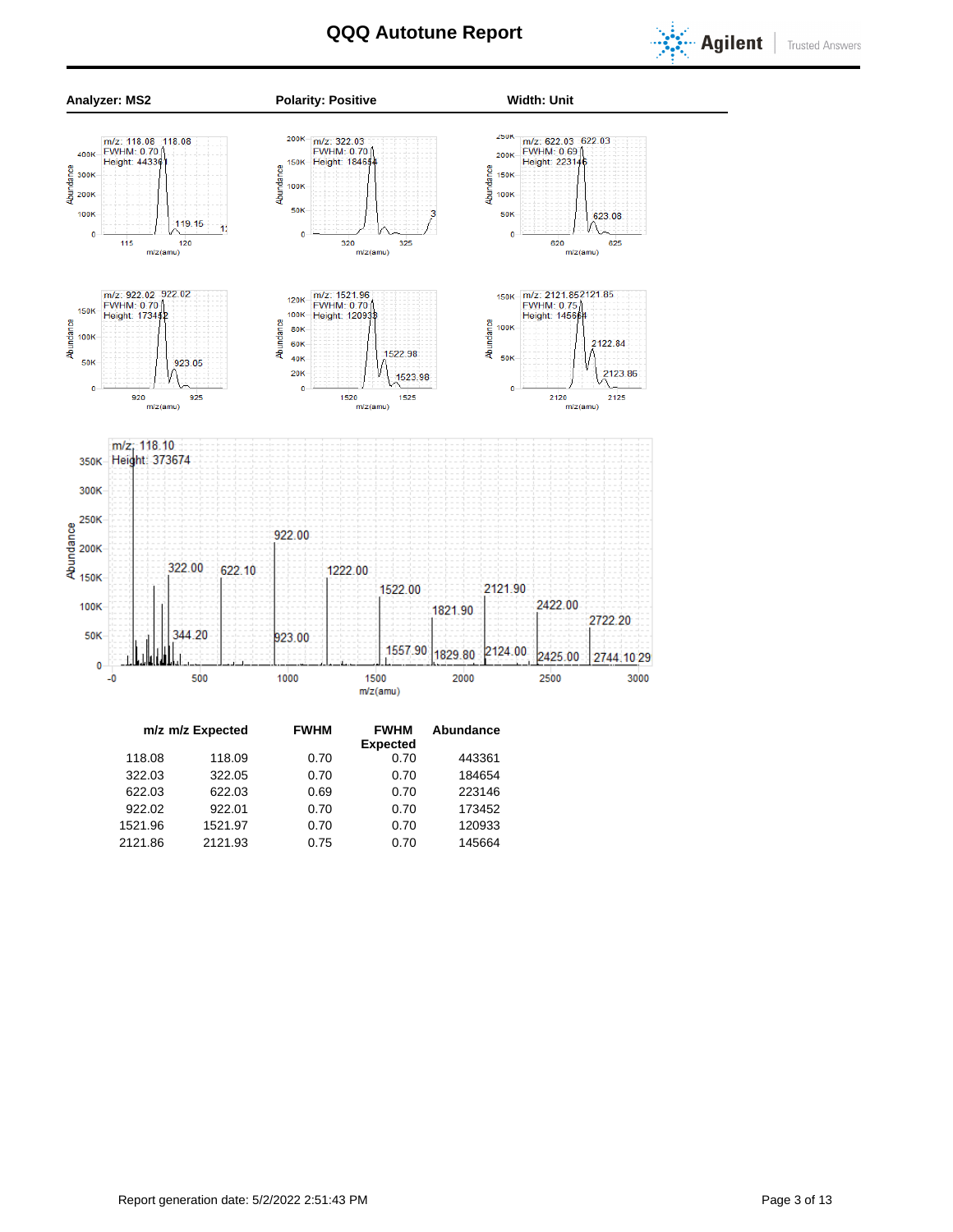



|         | m/z m/z Expected | <b>FWHM</b> | <b>FWHM</b>     | Abundance |  |  |
|---------|------------------|-------------|-----------------|-----------|--|--|
|         |                  |             | <b>Expected</b> |           |  |  |
| 118.07  | 118.09           | 1.17        | 1.20            | 559448    |  |  |
| 322.07  | 322.05           | 1.33        | 1.20            | 279369    |  |  |
| 622.02  | 622.03           | 1.36        | 1.20            | 383129    |  |  |
| 921.97  | 922.01           | 1.29        | 1.20            | 348157    |  |  |
| 1521.91 | 1521.97          | 1.27        | 1.20            | 243889    |  |  |
| 2121.79 | 2121.93          | 1.15        | 1.20            | 257071    |  |  |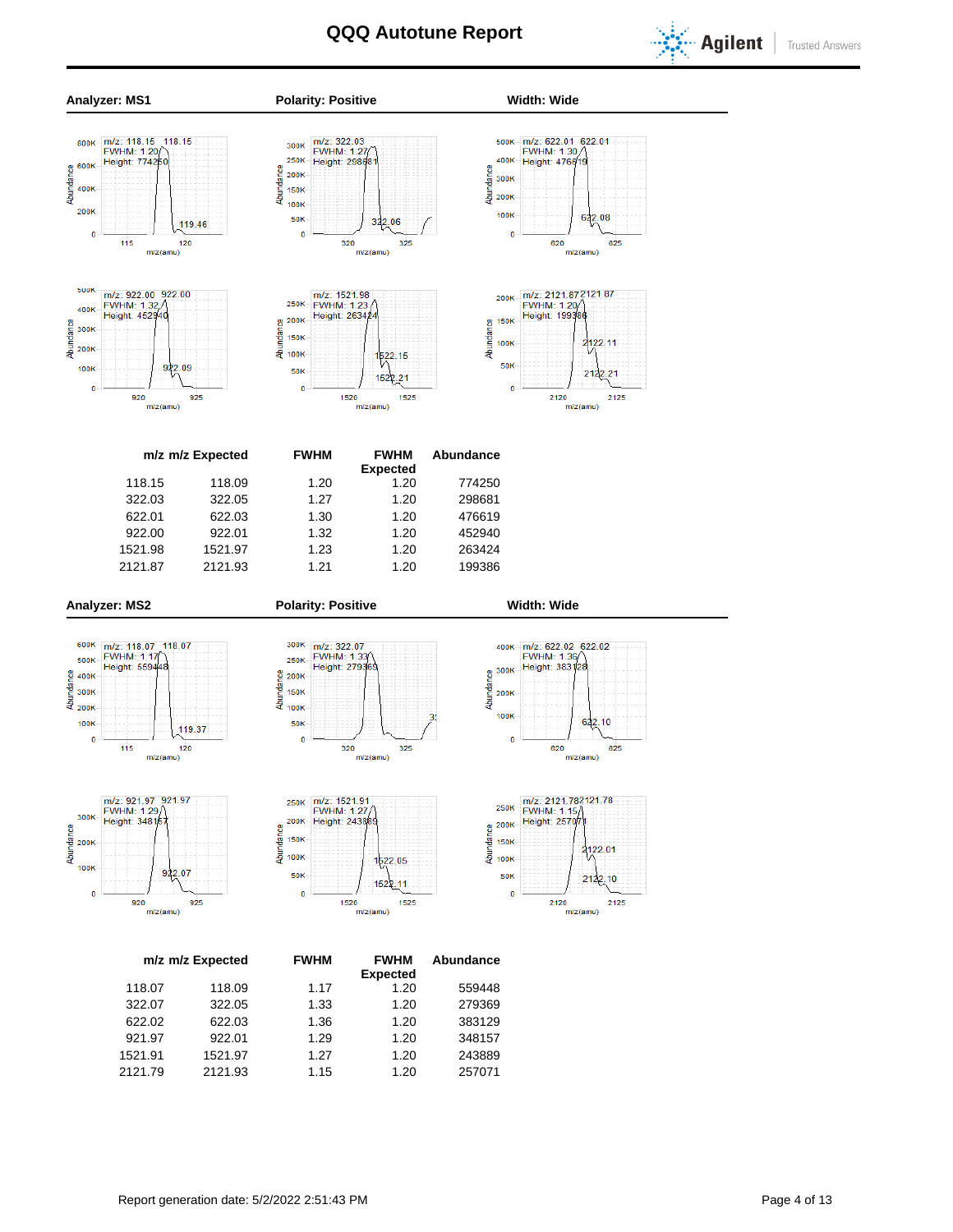



1521.93 1521.97 2.48 2.50 544034 2121.87 2121.93 2.35 2.50 663228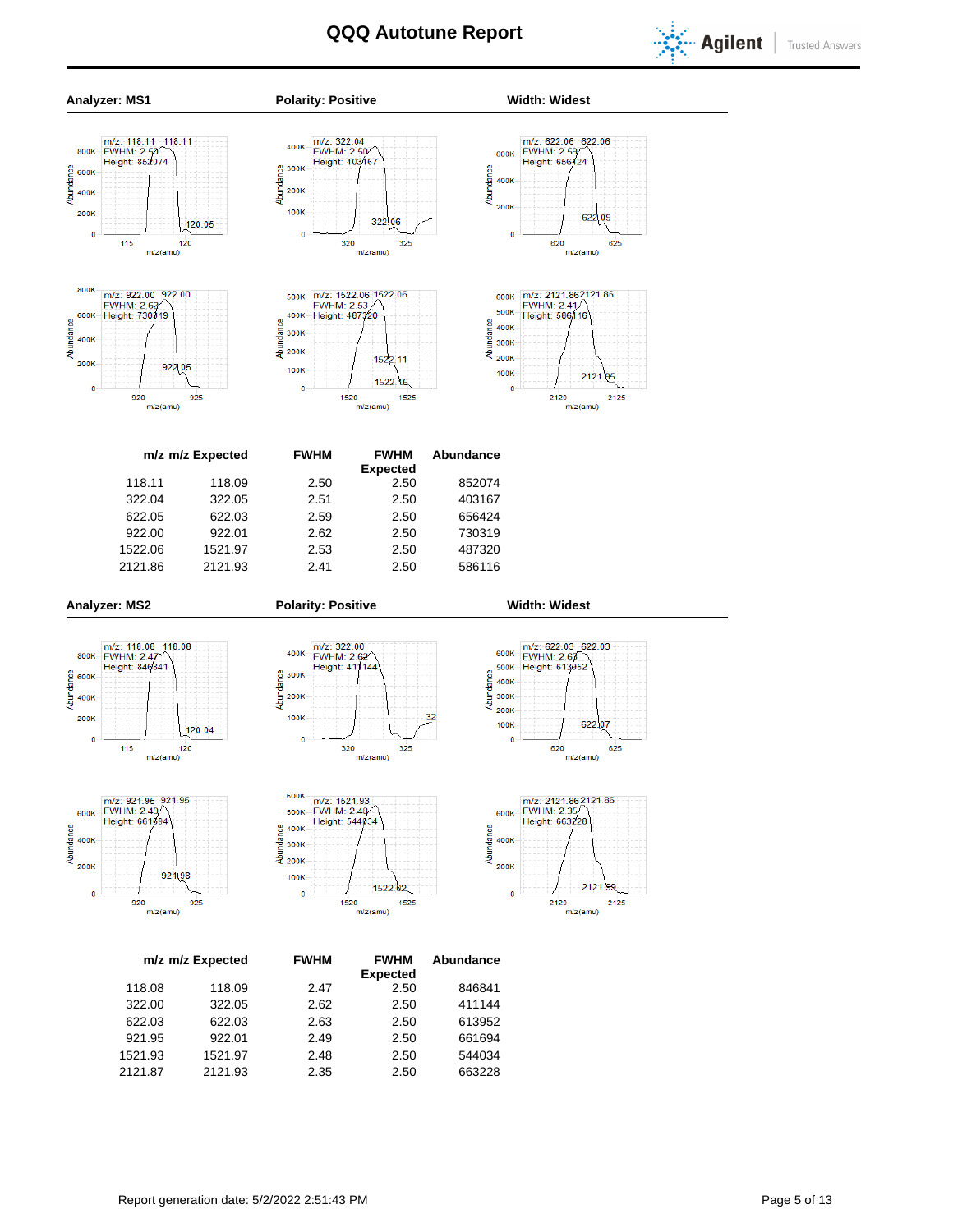

### **Positive Results**

| <b>Tune Parameters</b>  |         |
|-------------------------|---------|
| <b>Parameters</b>       | Setting |
| Fragmentor (V)          | 135     |
| Skimmer (V))            | 15      |
| Octopole DC (V)         | 5       |
| Octopole RF (V)         | 600     |
| Lens 1 DC[MS1] (V)      | 3.50    |
| MS1 PreFilter (V)       | $-16$   |
| $MS1$ DC (V)            | 3.00    |
| MS1 PostFilter (V)      | 2.00    |
| <b>MS1 Axis Offset</b>  | 0.87    |
| MS1 Axis Gain           | $-7.85$ |
| <b>MS1 Width Offset</b> | 0.12    |
| <b>MS1 Width Gain</b>   | $-2$    |
| MS1 Heater (°C)         | 100     |
| MS2 DC (V)              | $-10$   |
| MS2 PreFilter (V)       | $-14$   |
| <b>MS2 Axis Offset</b>  | 0.91    |
| MS2 Axis Gain           | 19.55   |
| <b>MS2 Width Offset</b> | $-0.03$ |
| <b>MS2 Width Gain</b>   | $-18$   |
| MS2 Heater (°C)         | 100     |
| Cell Entry (V)          | 1       |
| Hexapole DC (V)         | 0.00    |
| Hexapole RF (V)         | 500     |
| Hexapole Accel (V)      | 5       |
| Cell Exit (V)           | $-7$    |
| <b>Collision Gas</b>    | 1       |
| Iris $(V)$              | $-150$  |
| HED (kV)                | $-10$   |
| EMV(V)                  | 1245    |
| Collision Energy (eV)   | 0       |
| Lens 1[MS2] (V)         | 2.70    |
| MS1 PreFilter[MS2] (V)  | 3.00    |

### **Dynamic Ramp Tables**

# **MS1 PreFilter (V)**

| m/z                     | Setting |
|-------------------------|---------|
| 118.09                  | $-12.2$ |
| 322.05                  | $-5.4$  |
| 622.03                  | $-10$   |
| 922.01                  | $-13.8$ |
| 1521.97                 | $-12.6$ |
| 2121.93                 | $-15$   |
| <b>MS1 Axis Offset</b>  |         |
| m/z                     | Setting |
| 118.09                  | 0.87    |
| 322.05                  | 0.933   |
| 622.03                  | 1.003   |
| 922.01                  | 1.016   |
| 1521.97                 | 1.033   |
| 2121.93                 | 0.87    |
| <b>MS1 Width Offset</b> |         |
| m/z                     | Setting |
| 118.09                  | 0.12    |
| 322.05                  | 0.1     |
| 622.03                  | 0.03    |
| 922.01                  | 0.01    |
| 1521.97                 | 0.06    |
| 2121.93                 | 0.12    |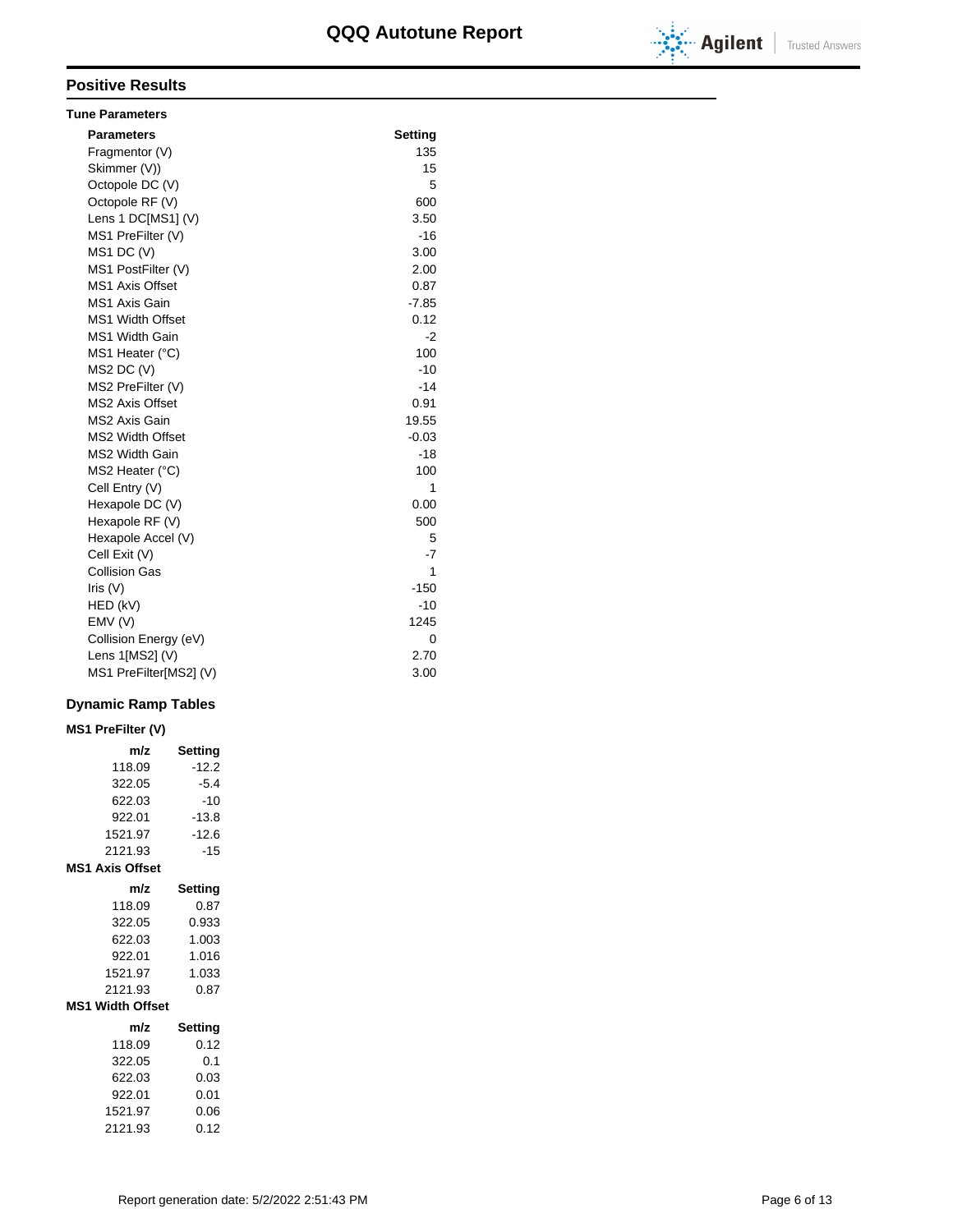

| MS2 PreFilter (V)       |                |  |  |  |  |
|-------------------------|----------------|--|--|--|--|
| m/z                     | Setting        |  |  |  |  |
| 58                      | $-15.6$        |  |  |  |  |
| 79                      | $-20$          |  |  |  |  |
| 117.97                  | $-30$          |  |  |  |  |
| 118                     | $-11.8$        |  |  |  |  |
| 154                     | $-15.8$        |  |  |  |  |
| 290                     | $-33.4$        |  |  |  |  |
| <b>MS2 Axis Offset</b>  |                |  |  |  |  |
| m/z                     | <b>Setting</b> |  |  |  |  |
| 118.09                  | 0.91           |  |  |  |  |
| 322.05                  | 1.075          |  |  |  |  |
| 622.03                  | 1.124          |  |  |  |  |
| 922.01                  | 1.103          |  |  |  |  |
| 1521.97                 | 1.059          |  |  |  |  |
| 2121.93                 | 0.91           |  |  |  |  |
| <b>MS2 Width Offset</b> |                |  |  |  |  |
| m/z                     | Setting        |  |  |  |  |
| 118.09                  | $-0.03$        |  |  |  |  |
| 322.05                  | $-0.17$        |  |  |  |  |
| 622.03                  | $-0.21$        |  |  |  |  |
| 922.01                  | $-0.2$         |  |  |  |  |
| 1521.97                 | $-0.15$        |  |  |  |  |

### **MS1 Calibrations**

2121.93 -0.03

| <b>Resolution</b> | Mass Gain | Mass Offset |        | Width Gain Width Offset |
|-------------------|-----------|-------------|--------|-------------------------|
| Unit              | $-7.85$   | 0.87        | $-1.5$ | 0.12                    |
| Wide              | -8.15     | 1.092       | $-1.6$ | 0.54                    |
| Widest            | $-8.35$   | 1.488       | -0.9   | 1.5                     |

#### **MS2 Calibrations**

| <b>Resolution</b> | <b>Mass Gain</b> | <b>Mass Offset</b> |         | Width Gain Width Offset |
|-------------------|------------------|--------------------|---------|-------------------------|
| Unit              | 19.55            | 0.91               | $-18.2$ | $-0.03$                 |
| Wide              | 19.25            | 1.098              | -18.2   | 0.37                    |
| Widest            | 19.15            | 1.524              | $-17.8$ | 1.41                    |

## **Negative Results**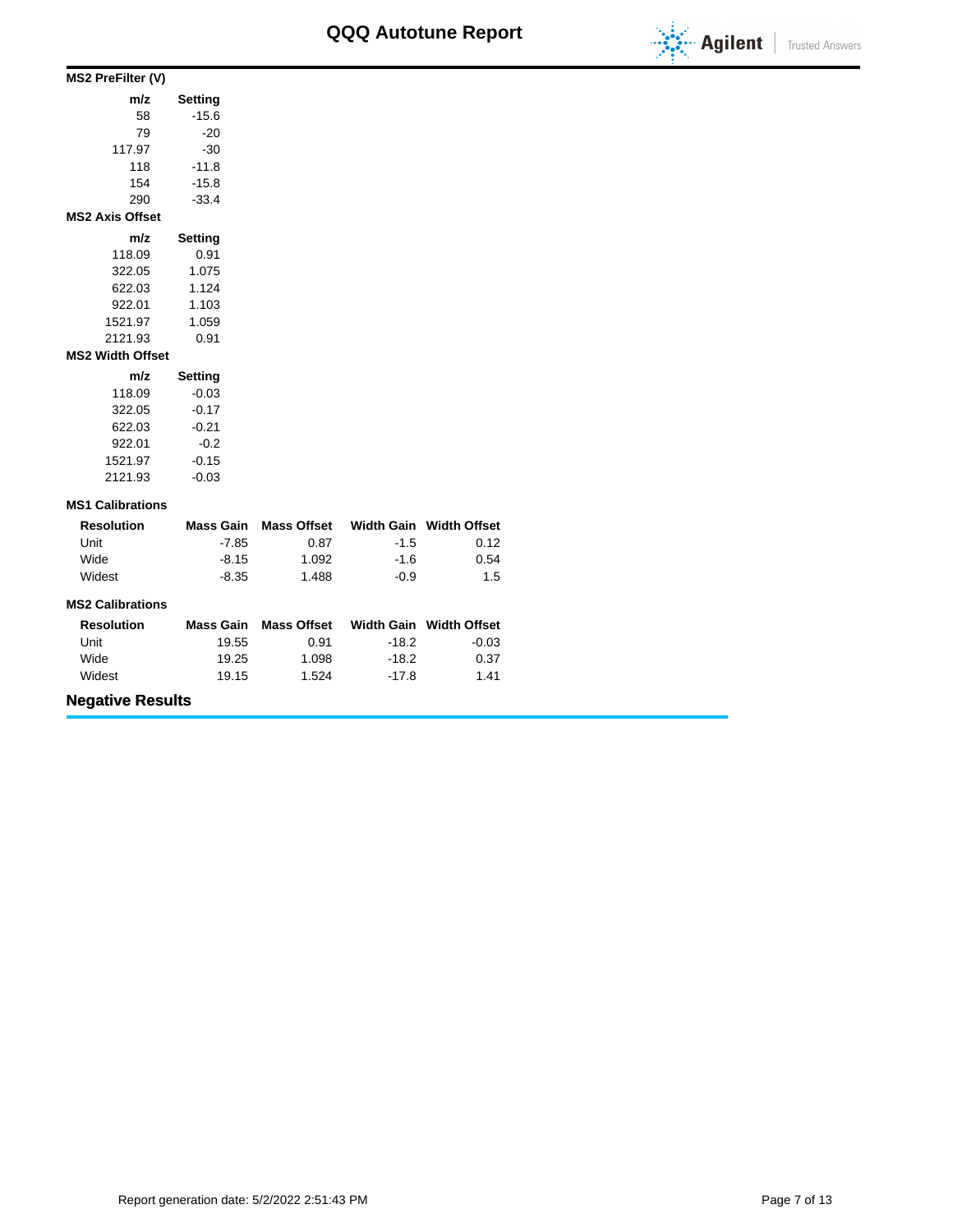



| Abundance |
|-----------|
|           |
| 214205    |
| 143727    |
| 184190    |
| 506256    |
| 856477    |
| 681729    |
|           |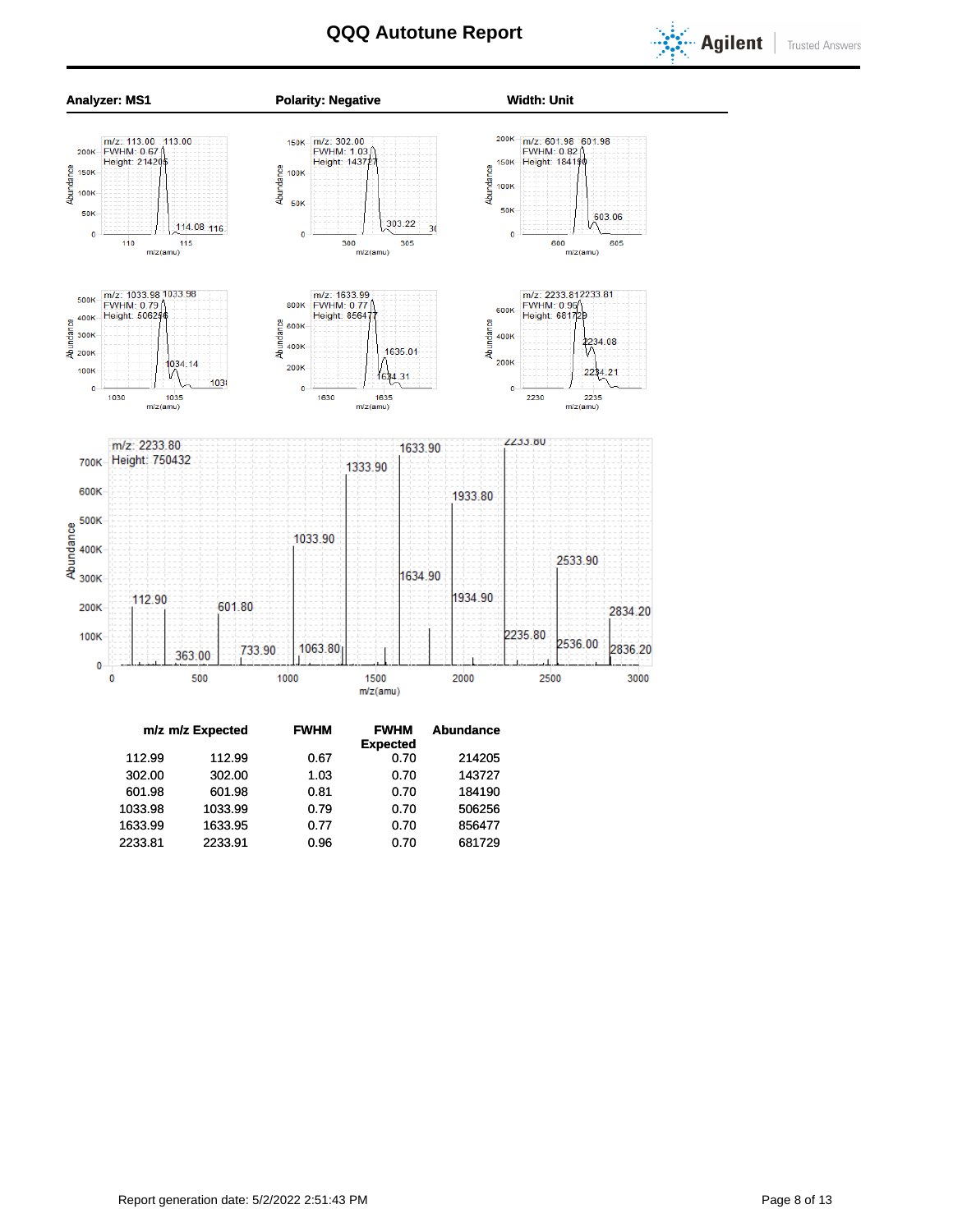



| m/z m/z Expected | <b>FWHM</b> | <b>FWHM</b>     | Abundance |
|------------------|-------------|-----------------|-----------|
|                  |             | <b>Expected</b> |           |
| 112.99           | 0.70        | 0.70            | 146953    |
| 302.00           | 0.68        | 0.70            | 170488    |
| 601.98           | 0.71        | 0.70            | 143884    |
| 1033.99          | 0.71        | 0.70            | 415487    |
| 1633.95          | 0.73        | 0.70            | 1153017   |
| 2233.91          | 0.77        | 0.70            | 1079370   |
|                  |             |                 |           |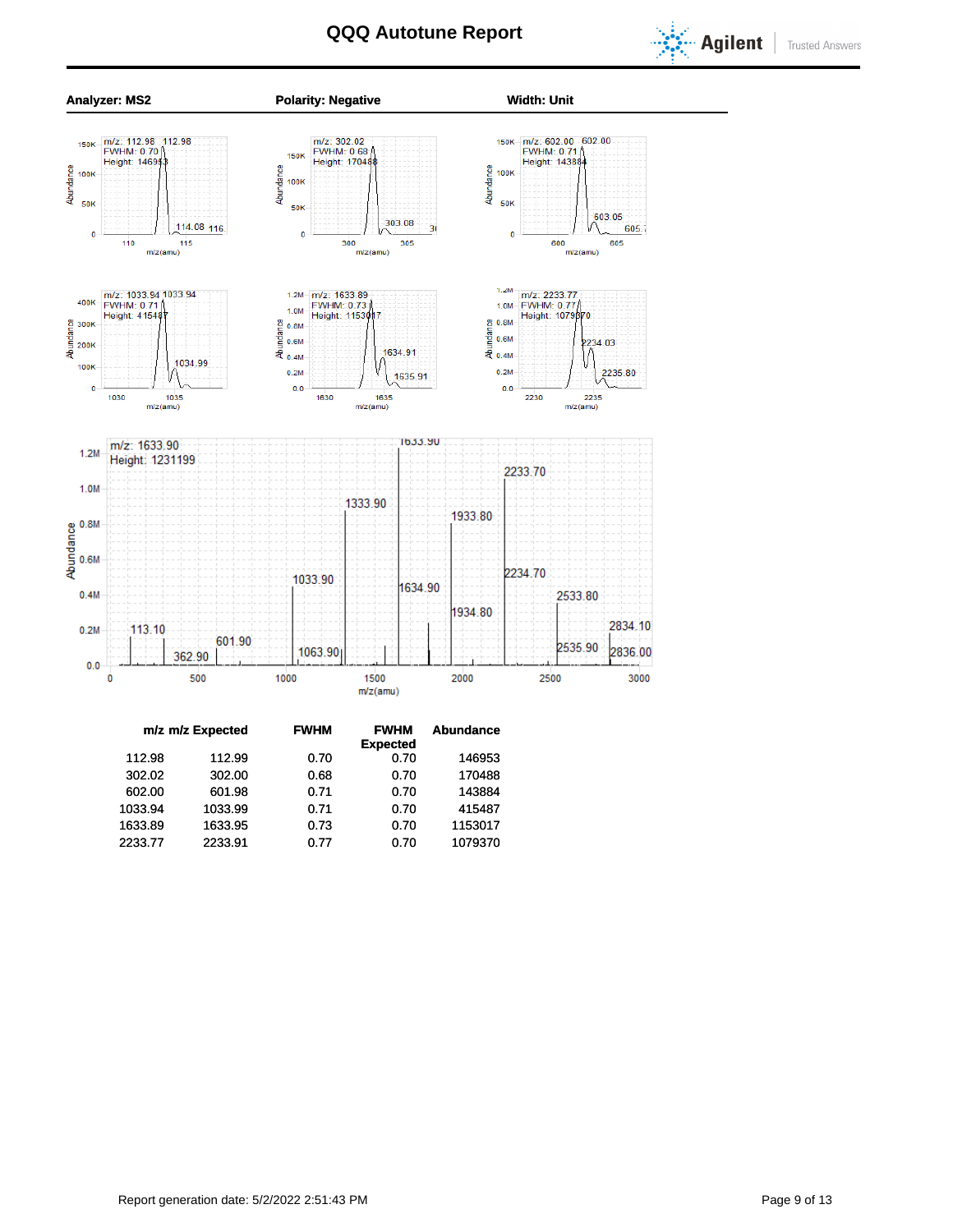



2233.83 2233.91 1.35 1.20 2372239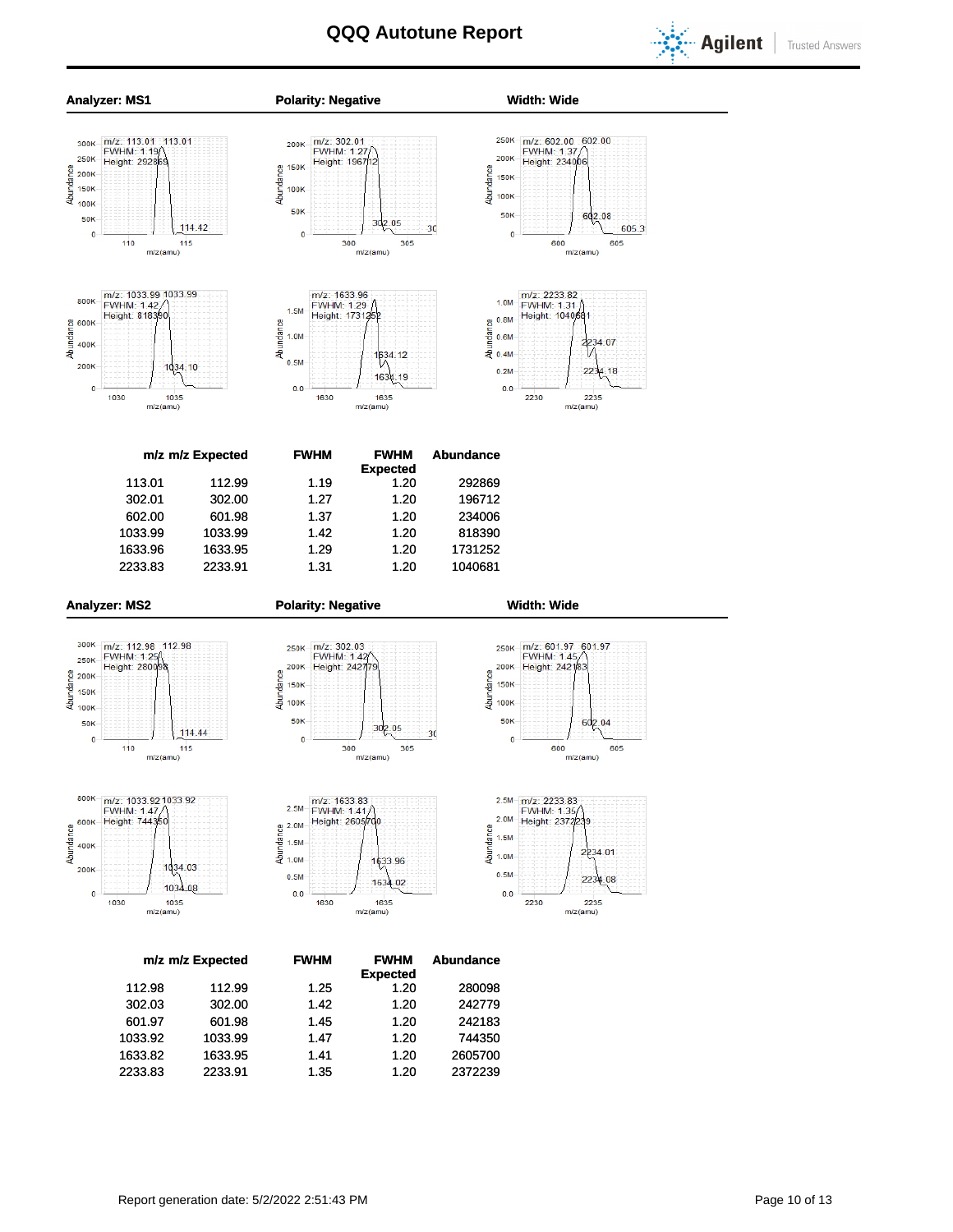

**Trusted Answers** 



1633.83 1633.95 2.48 2.50 4232421 2233.81 2233.91 2.26 2.50 4913705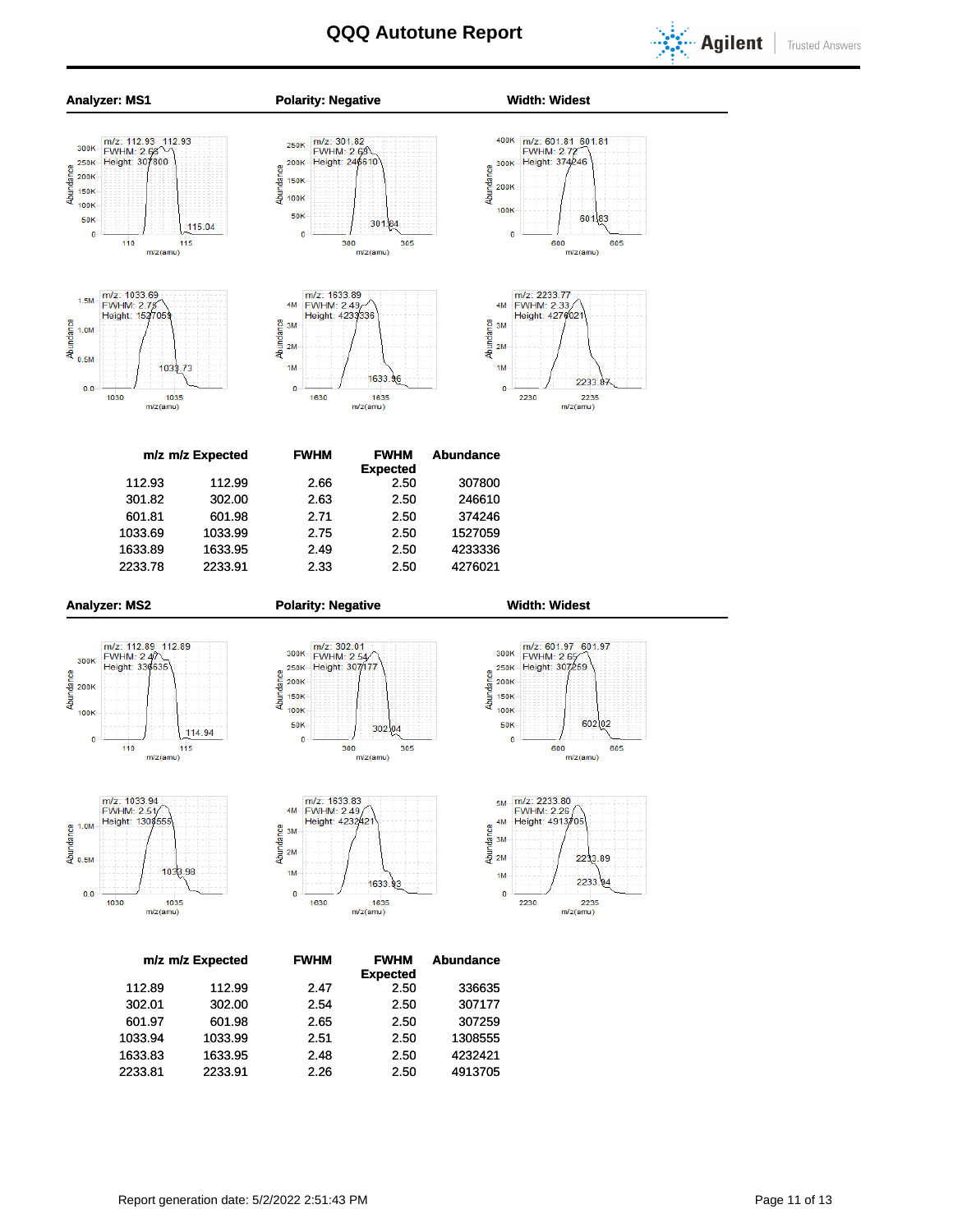

# **Negative Results**

| <b>Tune Parameters</b>  |         |
|-------------------------|---------|
| <b>Parameters</b>       | Setting |
| Fragmentor (V)          | 115     |
| Skimmer (V))            | 15      |
| Octopole DC (V)         | 5       |
| Octopole RF (V)         | 600     |
| Lens 1 DC[MS1] (V)      | $-3.50$ |
| MS1 PreFilter (V)       | 12      |
| $MS1$ DC $(V)$          | $-3.00$ |
| MS1 PostFilter (V)      | $-2.00$ |
| <b>MS1 Axis Offset</b>  | 0.86    |
| MS1 Axis Gain           | $-7.95$ |
| <b>MS1 Width Offset</b> | 0.12    |
| <b>MS1 Width Gain</b>   | -1      |
| MS1 Heater (°C)         | 100     |
| $MS2$ DC $(V)$          | 10      |
| MS2 PreFilter (V)       | 30      |
| <b>MS2 Axis Offset</b>  | 0.92    |
| MS2 Axis Gain           | 19.45   |
| <b>MS2 Width Offset</b> | $-0.02$ |
| <b>MS2 Width Gain</b>   | $-18$   |
| MS2 Heater (°C)         | 100     |
| Cell Entry (V)          | 1       |
| Hexapole DC (V)         | 0.00    |
| Hexapole RF (V)         | 500     |
| Hexapole Accel (V)      | 5       |
| Cell Exit (V)           | 7.00    |
| <b>Collision Gas</b>    | 1       |
| Iris $(V)$              | 150     |
| HED (kV)                | 18      |
| EMV(V)                  | 1240    |
| Collision Energy (eV)   | 0       |
| Lens 1[MS2] (V)         | 0.00    |
| MS1 PreFilter[MS2] (V)  | $-1.40$ |

### **Dynamic Ramp Tables**

| <b>MS1 PreFilter (V)</b> |                |  |  |  |  |  |  |  |  |
|--------------------------|----------------|--|--|--|--|--|--|--|--|
| m/z                      | Setting        |  |  |  |  |  |  |  |  |
| 112.99                   | 10.6           |  |  |  |  |  |  |  |  |
| 302                      | 8.4            |  |  |  |  |  |  |  |  |
| 601.98                   | 9.6            |  |  |  |  |  |  |  |  |
| 1033.99                  | 21.3           |  |  |  |  |  |  |  |  |
| 1633.95                  | 18.1           |  |  |  |  |  |  |  |  |
| 2233.91                  | 14.7           |  |  |  |  |  |  |  |  |
| <b>MS1 Axis Offset</b>   |                |  |  |  |  |  |  |  |  |
| m/z                      | <b>Setting</b> |  |  |  |  |  |  |  |  |
| 112.99                   | 0.856          |  |  |  |  |  |  |  |  |
| 302                      | 1.06           |  |  |  |  |  |  |  |  |
| 601.98                   | 1.064          |  |  |  |  |  |  |  |  |
| 1033.99                  | 1.114          |  |  |  |  |  |  |  |  |
| 1633.95                  | 1.094          |  |  |  |  |  |  |  |  |
| 2233.91                  | 0.856          |  |  |  |  |  |  |  |  |
| <b>MS1 Width Offset</b>  |                |  |  |  |  |  |  |  |  |
| m/z                      | Setting        |  |  |  |  |  |  |  |  |
| 112.99                   | 0.12           |  |  |  |  |  |  |  |  |
| 302                      | 0.38           |  |  |  |  |  |  |  |  |
| 601.98                   | 0.06           |  |  |  |  |  |  |  |  |
| 1033.99                  | $-0.03$        |  |  |  |  |  |  |  |  |
| 1633.95                  | $-0.02$        |  |  |  |  |  |  |  |  |
| 2233.91                  | 0.12           |  |  |  |  |  |  |  |  |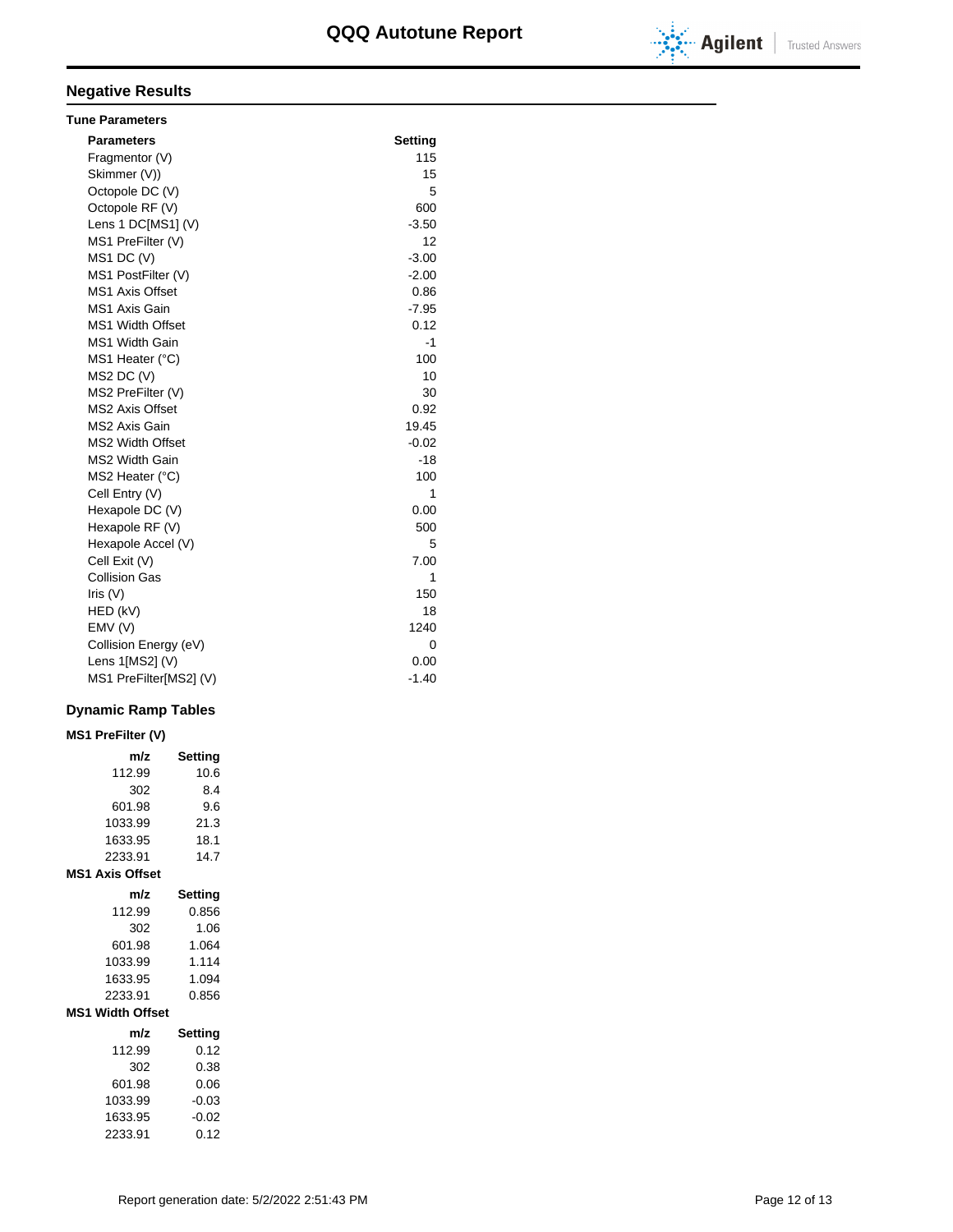

| MS2 PreFilter (V)       |                |  |  |  |  |  |  |  |
|-------------------------|----------------|--|--|--|--|--|--|--|
| m/z                     | Setting        |  |  |  |  |  |  |  |
| 69                      | 15.8           |  |  |  |  |  |  |  |
| 112.97                  | 30             |  |  |  |  |  |  |  |
| 113                     | 10             |  |  |  |  |  |  |  |
| 207                     | 20             |  |  |  |  |  |  |  |
| 232                     | 23             |  |  |  |  |  |  |  |
| 302                     | 35.8           |  |  |  |  |  |  |  |
| <b>MS2 Axis Offset</b>  |                |  |  |  |  |  |  |  |
| m/z                     | <b>Setting</b> |  |  |  |  |  |  |  |
| 112.99                  | 0.918          |  |  |  |  |  |  |  |
| 302                     | 1.115          |  |  |  |  |  |  |  |
| 601.98                  | 1.16           |  |  |  |  |  |  |  |
| 1033.99                 | 1.127          |  |  |  |  |  |  |  |
| 1633.95                 | 1.092          |  |  |  |  |  |  |  |
| 2233.91                 | 0.918          |  |  |  |  |  |  |  |
| <b>MS2 Width Offset</b> |                |  |  |  |  |  |  |  |
| m/z                     | Setting        |  |  |  |  |  |  |  |
| 112.99                  | $-0.02$        |  |  |  |  |  |  |  |
| 302                     | $-0.12$        |  |  |  |  |  |  |  |
| 601.98                  | $-0.14$        |  |  |  |  |  |  |  |
| 1033.99                 | $-0.15$        |  |  |  |  |  |  |  |
| 1633.95                 | $-0.12$        |  |  |  |  |  |  |  |

### **MS1 Calibrations**

2233.91 -0.02

| <b>Resolution</b> | Mass Gain | Mass Offset |        | Width Gain Width Offset |
|-------------------|-----------|-------------|--------|-------------------------|
| Unit              | $-7.95$   | 0.856       | $-14$  | 0.12                    |
| Wide              | -8.2      | 1.072       | $-1.6$ | 0.56                    |
| Widest            | $-8.55$   | 1.506       | $-11$  | 1.64                    |

#### **MS2 Calibrations**

| <b>Resolution</b> | Mass Gain | <b>Mass Offset</b> |         | Width Gain Width Offset |
|-------------------|-----------|--------------------|---------|-------------------------|
| Unit              | 19.45     | 0.918              | $-18.1$ | $-0.02$                 |
| Wide              | 19.35     | 1.156              | -18     | 0.49                    |
| Widest            | 19.2      | 1.48               | $-17.9$ | 1.42                    |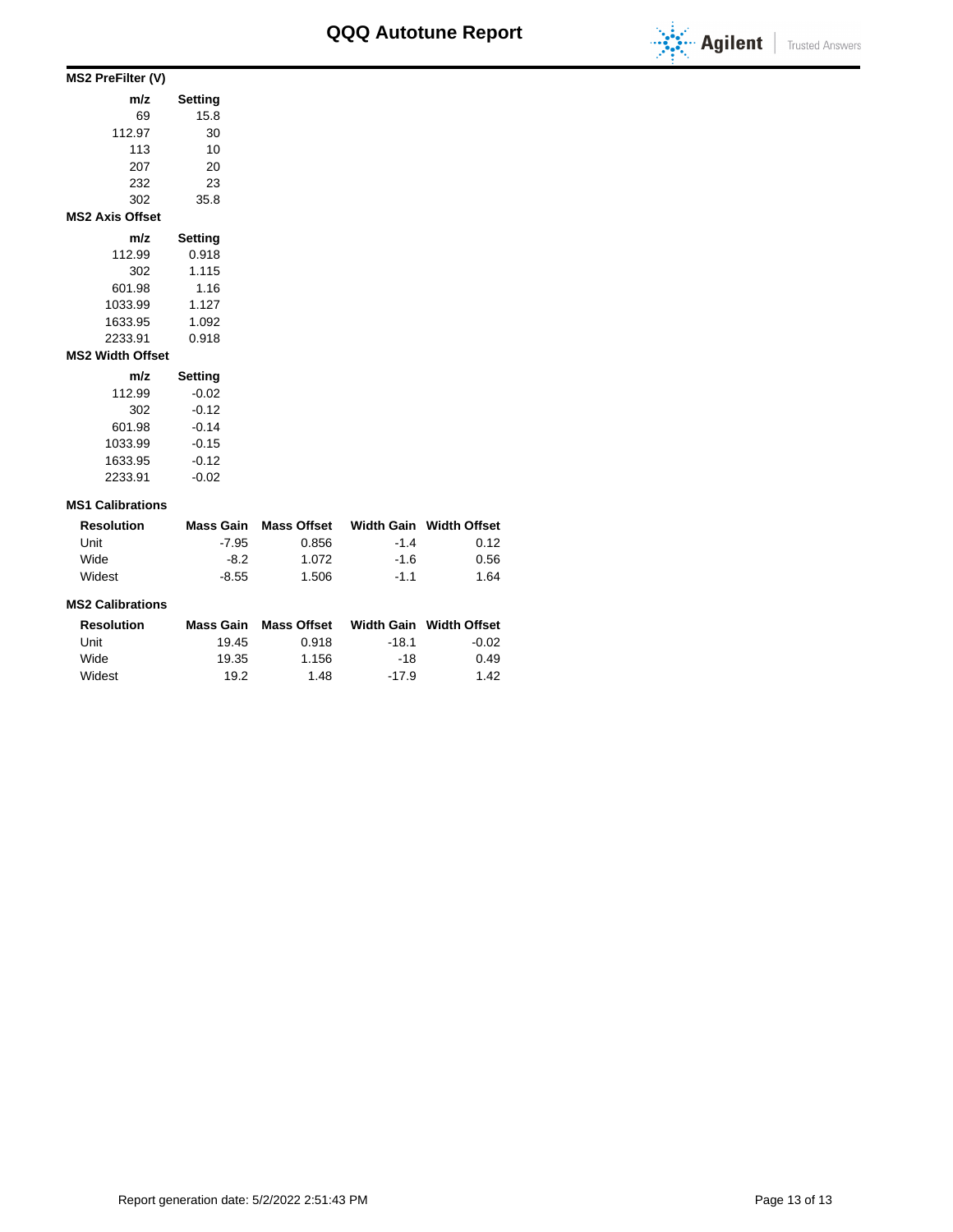

**Instrument Name** LCMS-3<br> **MS Model** G6470B **MS Model** G6470B<br> **MS Instrument Serial** GG2050G211 **MS Instrument Serial Serial SG2050G211**<br>**Software\_Firmware Version** 10.1.67, FW: A.00.08.112 **Software\_Firmware Version<br>Tune Date & Time Tune Date & Time** 02 May 2022 14:00:06<br>
File Path 0.WassHunter\Tune\C **Ion Source** AJS ESI<br> **Ionization Mode** AJS ESI **Ionization Mode** AJS<br> **Tuned Resolution** All **Tuned Resolution<br>Vacuum Pressure** 

**File Path** D:\MassHunter\Tune\QQQ\G6470B\atunes.TUNE.XML **Vacuum Pressure** 1.44E+0 [R] (Torr); 3.83E-5 [H] (Torr)

### **Source Parameters**

| <b>Parameter</b>        | <b>Positive</b> | <b>Negative</b> |
|-------------------------|-----------------|-----------------|
| Gas Temp (°C)           | 300             | 300             |
| Gas Flow (I/min)        | 8               | 8               |
| Nebulizer (psi)         | 15              | 15              |
| Capillary (V)           | 4000            | 3500            |
| Nozzle Voltage (V)      | 1500            | 1500            |
| Sheath Gas Temp (°C)    | 250             | 250             |
| Sheath Gas Flow (I/min) |                 |                 |

### **Positive Results**

**Analyzer: MS1 Polarity: Positive Width: Unit**

| m/z<br>Expected | m/z<br>Measured           | Delta   | Result      | <b>FWHM</b><br><b>Expected</b> | <b>FWHM</b><br>Measured | <b>Delta</b> |      | <b>Result Abundance</b> |
|-----------------|---------------------------|---------|-------------|--------------------------------|-------------------------|--------------|------|-------------------------|
| 118.09          | 118.10                    | 0.01    | Pass        | 0.70                           | 0.69                    | $-0.01$      | Pass | 620389                  |
| 322.05          | 322.04                    | $-0.01$ | Pass        | 0.70                           | 0.70                    | 0.00         | Pass | 247039                  |
| 622.03          | 622.00                    | $-0.03$ | Pass        | 0.70                           | 0.71                    | 0.01         | Pass | 345334                  |
| 922.01          | 921.98                    | $-0.03$ | Pass        | 0.70                           | 0.70                    | 0.00         | Pass | 308097                  |
| 1521.97         | 1521.96                   | $-0.01$ | Pass        | 0.70                           | 0.73                    | 0.03         | Pass | 113344                  |
| 2121.93         | 2121.90                   | $-0.03$ | Pass        | 0.70                           | 0.68                    | $-0.02$      | Pass | 134616                  |
| Analyzer: MS2   | <b>Polarity: Positive</b> |         | Width: Unit |                                |                         |              |      |                         |

| m/z<br><b>Expected</b> | m/z<br>Measured           | Delta   | Result      | <b>FWHM</b><br><b>Expected</b> | <b>FWHM</b><br>Measured | <b>Delta</b> |      | Result Abundance |
|------------------------|---------------------------|---------|-------------|--------------------------------|-------------------------|--------------|------|------------------|
| 118.09                 | 118.08                    | $-0.01$ | Pass        | 0.70                           | 0.70                    | 0.00         | Pass | 443361           |
| 322.05                 | 322.03                    | $-0.02$ | Pass        | 0.70                           | 0.70                    | 0.00         | Pass | 184654           |
| 622.03                 | 622.03                    | 0.00    | Pass        | 0.70                           | 0.69                    | $-0.01$      | Pass | 223146           |
| 922.01                 | 922.02                    | 0.01    | Pass        | 0.70                           | 0.70                    | 0.00         | Pass | 173452           |
| 1521.97                | 1521.96                   | $-0.01$ | Pass        | 0.70                           | 0.70                    | 0.00         | Pass | 120933           |
| 2121.93                | 2121.86                   | $-0.07$ | Pass        | 0.70                           | 0.75                    | 0.05         | Pass | 145664           |
| <b>Analyzer: MS1</b>   | <b>Polarity: Positive</b> |         | Width: Wide |                                |                         |              |      |                  |

| m/z<br><b>Expected</b> | m/z<br>Measured           | Delta   | Result      | <b>FWHM</b><br><b>Expected</b> | <b>FWHM</b><br>Measured | <b>Delta</b> |      | Result Abundance |
|------------------------|---------------------------|---------|-------------|--------------------------------|-------------------------|--------------|------|------------------|
| 118.09                 | 118.15                    | 0.06    | Pass        | 1.20                           | 1.20                    | 0.00         | Pass | 774250           |
| 322.05                 | 322.03                    | $-0.02$ | Pass        | 1.20                           | 1.27                    | 0.07         | Pass | 298681           |
| 622.03                 | 622.01                    | $-0.02$ | Pass        | 1.20                           | 1.30                    | 0.10         | Pass | 476619           |
| 922.01                 | 922.00                    | $-0.01$ | Pass        | 1.20                           | 1.32                    | 0.12         | Pass | 452940           |
| 1521.97                | 1521.98                   | 0.01    | Pass        | 1.20                           | 1.23                    | 0.03         | Pass | 263424           |
| 2121.93                | 2121.87                   | $-0.06$ | Pass        | 1.20                           | 1.21                    | 0.01         | Pass | 199386           |
| <b>Analyzer: MS2</b>   | <b>Polarity: Positive</b> |         | Width: Wide |                                |                         |              |      |                  |

| m/z<br><b>Expected</b> | m/z<br>Measured           | <b>Delta</b> | Result        | <b>FWHM</b><br><b>Expected</b> | <b>FWHM</b><br>Measured | <b>Delta</b> |      | <b>Result Abundance</b> |
|------------------------|---------------------------|--------------|---------------|--------------------------------|-------------------------|--------------|------|-------------------------|
| 118.09                 | 118.07                    | $-0.02$      | Pass          | 1.20                           | 1.17                    | $-0.03$      | Pass | 559448                  |
| 322.05                 | 322.07                    | 0.02         | Pass          | 1.20                           | 1.33                    | 0.13         | Pass | 279369                  |
| 622.03                 | 622.02                    | $-0.01$      | Pass          | 1.20                           | 1.36                    | 0.16         | Pass | 383129                  |
| 922.01                 | 921.97                    | $-0.04$      | Pass          | 1.20                           | 1.29                    | 0.09         | Pass | 348157                  |
| 1521.97                | 1521.91                   | $-0.06$      | Pass          | 1.20                           | 1.27                    | 0.07         | Pass | 243889                  |
| 2121.93                | 2121.79                   | $-0.14$      | Pass          | 1.20                           | 1.15                    | $-0.05$      | Pass | 257071                  |
| <b>Analyzer: MS1</b>   | <b>Polarity: Positive</b> |              | Width: Widest |                                |                         |              |      |                         |

| m/z<br><b>Expected</b> | m/z<br>Measured | Delta   | Result | <b>FWHM</b><br><b>Expected</b> | <b>FWHM</b><br>Measured | Delta   |      | Result Abundance |
|------------------------|-----------------|---------|--------|--------------------------------|-------------------------|---------|------|------------------|
| 118.09                 | 118.11          | 0.02    | Pass   | 2.50                           | 2.50                    | 0.00    | Pass | 852074           |
| 322.05                 | 322.04          | $-0.01$ | Pass   | 2.50                           | 2.51                    | 0.01    | Pass | 403167           |
| 622.03                 | 622.05          | 0.02    | Pass   | 2.50                           | 2.59                    | 0.09    | Pass | 656424           |
| 922.01                 | 922.00          | $-0.01$ | Pass   | 2.50                           | 2.62                    | 0.12    | Pass | 730319           |
| 1521.97                | 1522.06         | 0.09    | Pass   | 2.50                           | 2.53                    | 0.03    | Pass | 487320           |
| 2121.93                | 2121.86         | $-0.07$ | Pass   | 2.50                           | 2.41                    | $-0.09$ | Pass | 586116           |

**Analyzer: MS2 Polarity: Positive Width: Widest**

| m/z<br><b>Expected</b> | m/z<br>Measured | <b>Delta</b> | Result | <b>FWHM</b><br><b>Expected</b> | <b>FWHM</b><br>Measured | <b>Delta</b> |      | Result Abundance |
|------------------------|-----------------|--------------|--------|--------------------------------|-------------------------|--------------|------|------------------|
| 118.09                 | 118.08          | $-0.01$      | Pass   | 2.50                           | 2.47                    | $-0.03$      | Pass | 846841           |
| 322.05                 | 322.00          | $-0.05$      | Pass   | 2.50                           | 2.62                    | 0.12         | Pass | 411144           |
| 622.03                 | 622.03          | 0.00         | Pass   | 2.50                           | 2.63                    | 0.13         | Pass | 613952           |
| 922.01                 | 921.95          | $-0.06$      | Pass   | 2.50                           | 2.49                    | $-0.01$      | Pass | 661694           |
| 1521.97                | 1521.93         | $-0.04$      | Pass   | 2.50                           | 2.48                    | $-0.02$      | Pass | 544034           |
| 2121.93                | 2121.87         | $-0.06$      | Pass   | 2.50                           | 2.35                    | $-0.15$      | Pass | 663228           |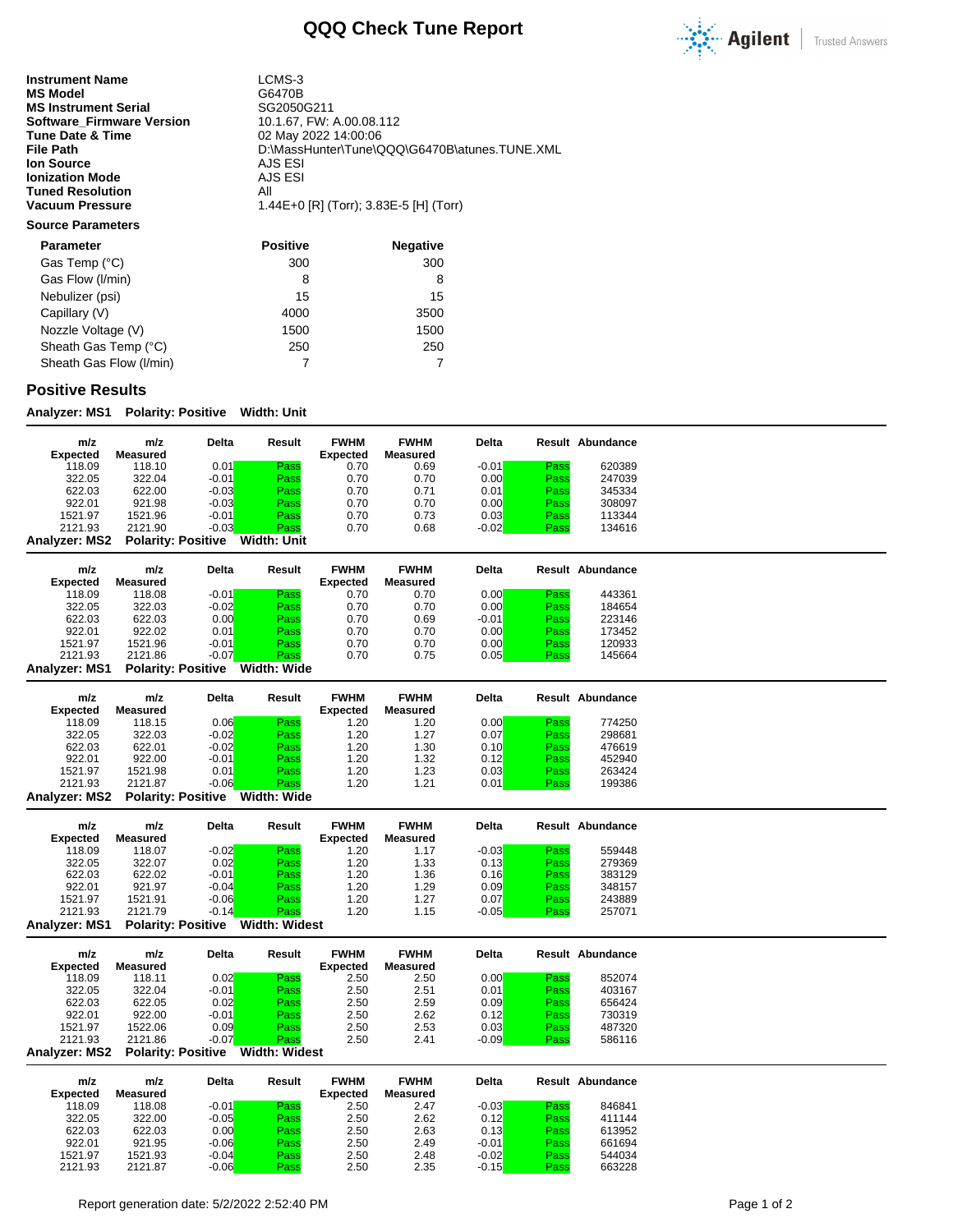

## **Negative Results**

**Analyzer: MS1 Polarity: Negative Width: Unit**

| m/z                  | m/z                | Delta                     | Result               | <b>FWHM</b>     | <b>FWHM</b>     | Delta              |              | <b>Result Abundance</b> |
|----------------------|--------------------|---------------------------|----------------------|-----------------|-----------------|--------------------|--------------|-------------------------|
| <b>Expected</b>      | <b>Measured</b>    |                           |                      | <b>Expected</b> | <b>Measured</b> |                    |              |                         |
| 112.99               | 112.99             | 0.00                      | Pass                 | 0.70            | 0.67            | $-0.03$            | Pass         | 214205                  |
| 302.00               | 302.00             | 0.00                      | Pass                 | 0.70            | 1.03            | 0.33               | Adjust       | 143727                  |
| 601.98               | 601.98             | 0.00                      | Pass                 | 0.70            | 0.81            | 0.11               | Pass         | 184190                  |
| 1033.99              | 1033.98            | $-0.01$                   | Pass                 | 0.70            | 0.79            | 0.09               | Pass         | 506256                  |
| 1633.95              | 1633.99            | 0.04                      | Pass                 | 0.70            | 0.77            | 0.07               | Pass         | 856477                  |
| 2233.91              | 2233.81            | $-0.10$                   | Pass                 | 0.70            | 0.96            | 0.26               | Adjust       | 681729                  |
| Analyzer: MS2        |                    | <b>Polarity: Negative</b> | Width: Unit          |                 |                 |                    |              |                         |
|                      |                    |                           |                      |                 |                 |                    |              |                         |
| m/z                  | m/z                | Delta                     | Result               | <b>FWHM</b>     | <b>FWHM</b>     | Delta              |              | Result Abundance        |
| <b>Expected</b>      | <b>Measured</b>    |                           |                      | <b>Expected</b> | <b>Measured</b> |                    |              |                         |
| 112.99               | 112.98             | $-0.01$                   | Pass                 | 0.70            | 0.70            | 0.00               | Pass         | 146953                  |
| 302.00               | 302.02             | 0.02                      | Pass                 | 0.70            | 0.68            | $-0.02$            | Pass         | 170488                  |
| 601.98               | 602.00             | 0.02                      | Pass                 | 0.70            | 0.71            | 0.01               | Pass         | 143884                  |
| 1033.99              | 1033.94            | $-0.05$                   |                      | 0.70            | 0.71            | 0.01               |              | 415487                  |
|                      |                    |                           | Pass                 |                 |                 |                    | Pass         |                         |
| 1633.95              | 1633.89            | $-0.06$                   | Pass                 | 0.70            | 0.73            | 0.03               | Pass         | 1153017                 |
| 2233.91              | 2233.77            | $-0.14$                   | Pass                 | 0.70            | 0.77            | 0.07               | Pass         | 1079370                 |
| <b>Analyzer: MS1</b> |                    | <b>Polarity: Negative</b> | Width: Wide          |                 |                 |                    |              |                         |
|                      |                    |                           |                      |                 |                 |                    |              |                         |
| m/z                  | m/z                | Delta                     | Result               | <b>FWHM</b>     | <b>FWHM</b>     | Delta              |              | <b>Result Abundance</b> |
| <b>Expected</b>      | <b>Measured</b>    |                           |                      | <b>Expected</b> | <b>Measured</b> |                    |              |                         |
| 112.99               | 113.01             | 0.02                      | Pass                 | 1.20            | 1.19            | $-0.01$            | Pass         | 292869                  |
| 302.00               | 302.01             | 0.01                      | Pass                 | 1.20            | 1.27            | 0.07               | Pass         | 196712                  |
| 601.98               | 602.00             | 0.02                      | Pass                 | 1.20            | 1.37            | 0.17               | Pass         | 234006                  |
| 1033.99              | 1033.99            | 0.00                      | Pass                 | 1.20            | 1.42            | 0.22               | Pass         | 818390                  |
| 1633.95              | 1633.96            | 0.01                      | Pass                 | 1.20            | 1.29            | 0.09               | Pass         | 1731252                 |
| 2233.91              | 2233.83            | $-0.08$                   | Pass                 | 1.20            | 1.31            | 0.11               | Pass         | 1040681                 |
|                      |                    |                           |                      |                 |                 |                    |              |                         |
|                      |                    |                           |                      |                 |                 |                    |              |                         |
| <b>Analyzer: MS2</b> |                    | <b>Polarity: Negative</b> | Width: Wide          |                 |                 |                    |              |                         |
|                      |                    |                           |                      |                 |                 |                    |              |                         |
| m/z                  | m/z                | <b>Delta</b>              | Result               | <b>FWHM</b>     | <b>FWHM</b>     | <b>Delta</b>       |              | <b>Result Abundance</b> |
| <b>Expected</b>      | <b>Measured</b>    |                           |                      | <b>Expected</b> | <b>Measured</b> |                    |              |                         |
| 112.99               | 112.98             | $-0.01$                   | Pass                 | 1.20            | 1.25            | 0.05               | Pass         | 280098                  |
| 302.00               | 302.03             | 0.03                      | Pass                 | 1.20            | 1.42            | 0.22               | Pass         | 242779                  |
| 601.98               | 601.97             | $-0.01$                   | Pass                 | 1.20            | 1.45            | 0.25               | Pass         | 242183                  |
| 1033.99              | 1033.92            | $-0.07$                   | Pass                 | 1.20            | 1.47            | 0.27               | Pass         | 744350                  |
| 1633.95              | 1633.82            | $-0.13$                   | Pass                 | 1.20            | 1.41            | 0.21               | Pass         | 2605700                 |
| 2233.91              | 2233.83            | $-0.08$                   | Pass                 | 1.20            | 1.35            | 0.15               | Pass         | 2372239                 |
| Analyzer: MS1        |                    | <b>Polarity: Negative</b> | <b>Width: Widest</b> |                 |                 |                    |              |                         |
|                      |                    |                           |                      |                 |                 |                    |              |                         |
| m/z                  | m/z                | Delta                     | Result               | <b>FWHM</b>     | <b>FWHM</b>     | Delta              |              | <b>Result Abundance</b> |
|                      |                    |                           |                      |                 |                 |                    |              |                         |
| <b>Expected</b>      | Measured           |                           |                      | <b>Expected</b> | <b>Measured</b> |                    |              |                         |
| 112.99               | 112.93             | $-0.06$                   | Pass                 | 2.50            | 2.66            | 0.16               | Pass         | 307800                  |
| 302.00               | 301.82             | $-0.18$                   | Pass                 | 2.50            | 2.63            | 0.13               | Pass         | 246610                  |
| 601.98               | 601.81             | $-0.17$                   | Pass                 | 2.50            | 2.71            | 0.21               | Pass         | 374246                  |
| 1033.99              | 1033.69            | $-0.30$                   | Pass                 | 2.50            | 2.75            | 0.25               | Pass         | 1527059                 |
| 1633.95              | 1633.89            | $-0.06$                   | Pass                 | 2.50            | 2.49            | $-0.01$            | Pass         | 4233336                 |
| 2233.91              | 2233.78            | $-0.13$                   | Pass                 | 2.50            | 2.33            | $-0.17$            | Pass         | 4276021                 |
| <b>Analyzer: MS2</b> |                    | <b>Polarity: Negative</b> | <b>Width: Widest</b> |                 |                 |                    |              |                         |
|                      |                    |                           |                      |                 |                 |                    |              |                         |
| m/z                  | m/z                | Delta                     | Result               | <b>FWHM</b>     | <b>FWHM</b>     | <b>Delta</b>       |              | <b>Result Abundance</b> |
|                      | <b>Measured</b>    |                           |                      |                 | <b>Measured</b> |                    |              |                         |
| <b>Expected</b>      |                    |                           |                      | <b>Expected</b> |                 |                    | Pass         |                         |
| 112.99               | 112.89             | $-0.10$                   | Pass                 | 2.50            | 2.47            | $-0.03$            |              | 336635                  |
| 302.00               | 302.01             | 0.01                      | Pass                 | 2.50            | 2.54            | 0.04               | Pass         | 307177                  |
| 601.98               | 601.97             | $-0.01$                   | Pass                 | 2.50            | 2.65            | 0.15               | Pass         | 307259                  |
| 1033.99              | 1033.94            | $-0.05$                   | Pass                 | 2.50            | 2.51            | 0.01               | Pass         | 1308555                 |
| 1633.95<br>2233.91   | 1633.83<br>2233.81 | $-0.12$<br>$-0.10$        | Pass<br>Pass         | 2.50<br>2.50    | 2.48<br>2.26    | $-0.02$<br>$-0.24$ | Pass<br>Pass | 4232421<br>4913705      |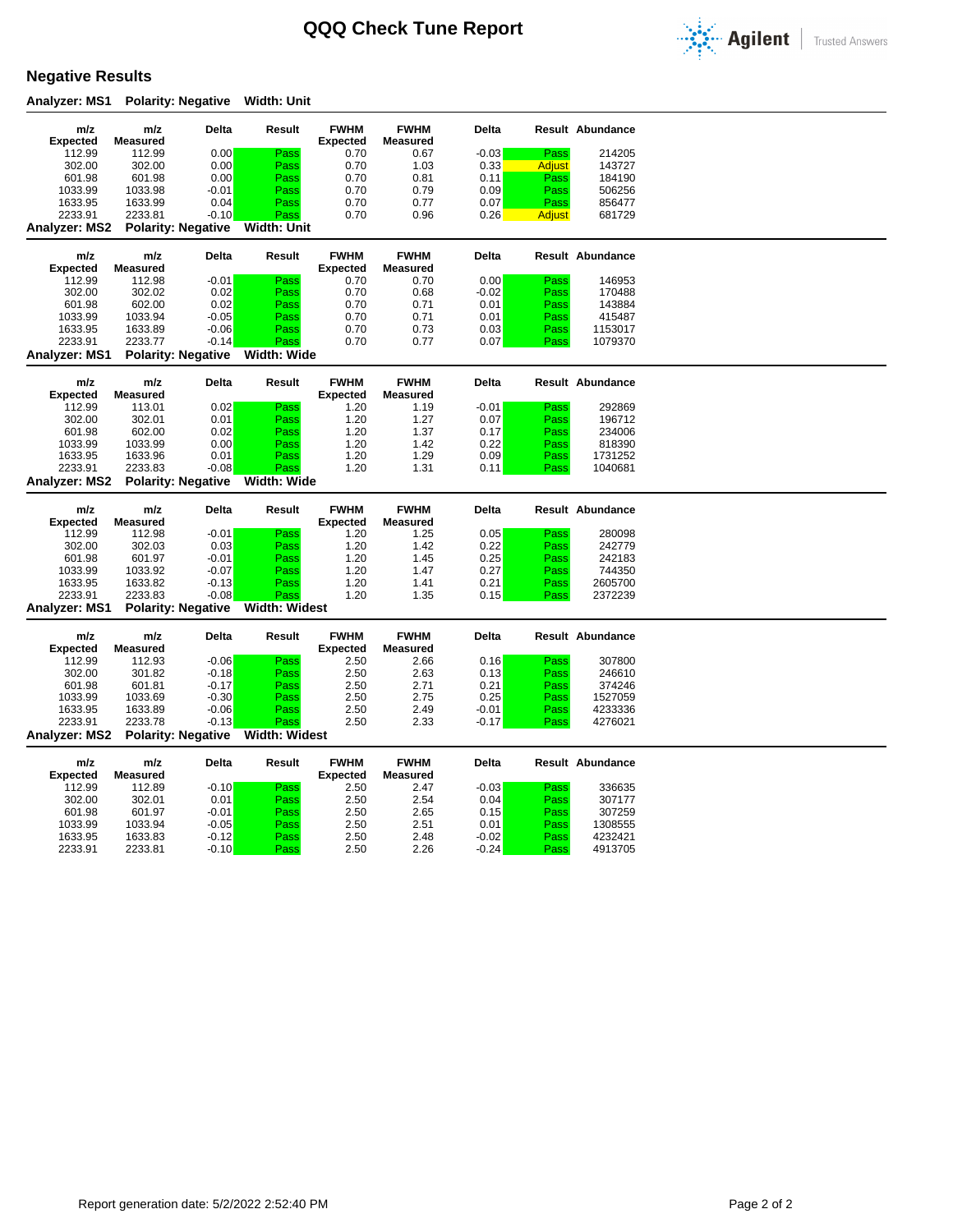# **QQQ Autotune Report**



**Trusted Answers** 

| <b>Instrument Name</b><br><b>MS Model</b><br><b>MS Instrument Serial</b><br><b>Software Firmware Version</b><br>Tune Date & Time<br>File Path<br><b>Ion Source</b><br><b>Ionization Mode</b><br><b>Tuned Resolution</b><br><b>Vacuum Pressure</b> | LCMS-3<br>G6470B<br>SG2050G211<br>10.1.67, FW: A.00.08.112<br>03 May 2022 08:57:32<br>D:\MassHunter\Tune\QQC<br>AJS ESI<br>AJS ESI<br>All<br>1.52E+0 [R] (Torr); 3.94E- |
|---------------------------------------------------------------------------------------------------------------------------------------------------------------------------------------------------------------------------------------------------|-------------------------------------------------------------------------------------------------------------------------------------------------------------------------|
| <b>Source Parameters</b>                                                                                                                                                                                                                          |                                                                                                                                                                         |
| <b>Parameter</b>                                                                                                                                                                                                                                  | <b>Negative</b>                                                                                                                                                         |
| Gas Temp (°C)                                                                                                                                                                                                                                     | 300                                                                                                                                                                     |
|                                                                                                                                                                                                                                                   |                                                                                                                                                                         |

LCMS-3 **MS Model** G6470B **MS Instrument Serial** SG2050G211 **File Path** D:\MassHunter\Tune\QQQ\G6470B\atunes.TUNE.XML **Ion Source** AJS ESI **AJS ESI Vacuum Pressure** 1.52E+0 [R] (Torr); 3.94E-5 [H] (Torr)

### **Negative** Gas Temp (°C) 300 Gas Flow (I/min) 8 Nebulizer (psi) 15 Capillary (V) 3500 Nozzle Voltage (V) 1500 Sheath Gas Temp (°C) 250 Sheath Gas Flow (I/min) 7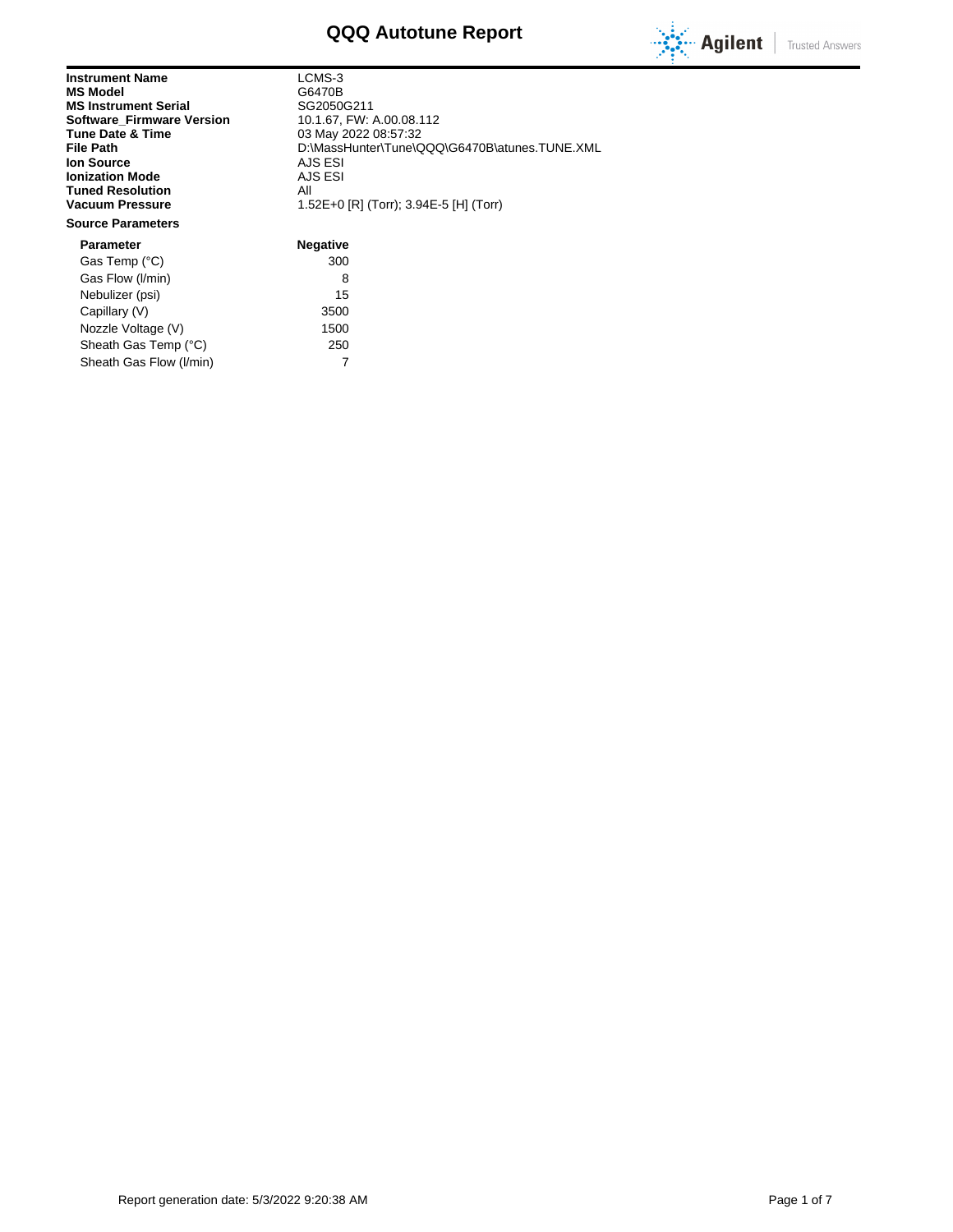

### **Negative Results**



|         | m/z m/z Expected | <b>FWHM</b> | <b>FWHM</b><br><b>Expected</b> | <b>Abundance</b> |
|---------|------------------|-------------|--------------------------------|------------------|
| 112.99  | 112.99           | 0.71        | 0.70                           | 267492           |
| 302.00  | 302.00           | 0.70        | 0.70                           | 159864           |
| 601.99  | 601.98           | 0.69        | 0.70                           | 186026           |
| 1033.99 | 1033.99          | 0.68        | 0.70                           | 445936           |
| 1633.94 | 1633.95          | 0.68        | 0.70                           | 780088           |
| 2233.94 | 2233.91          | 0.64        | 0.70                           | 567414           |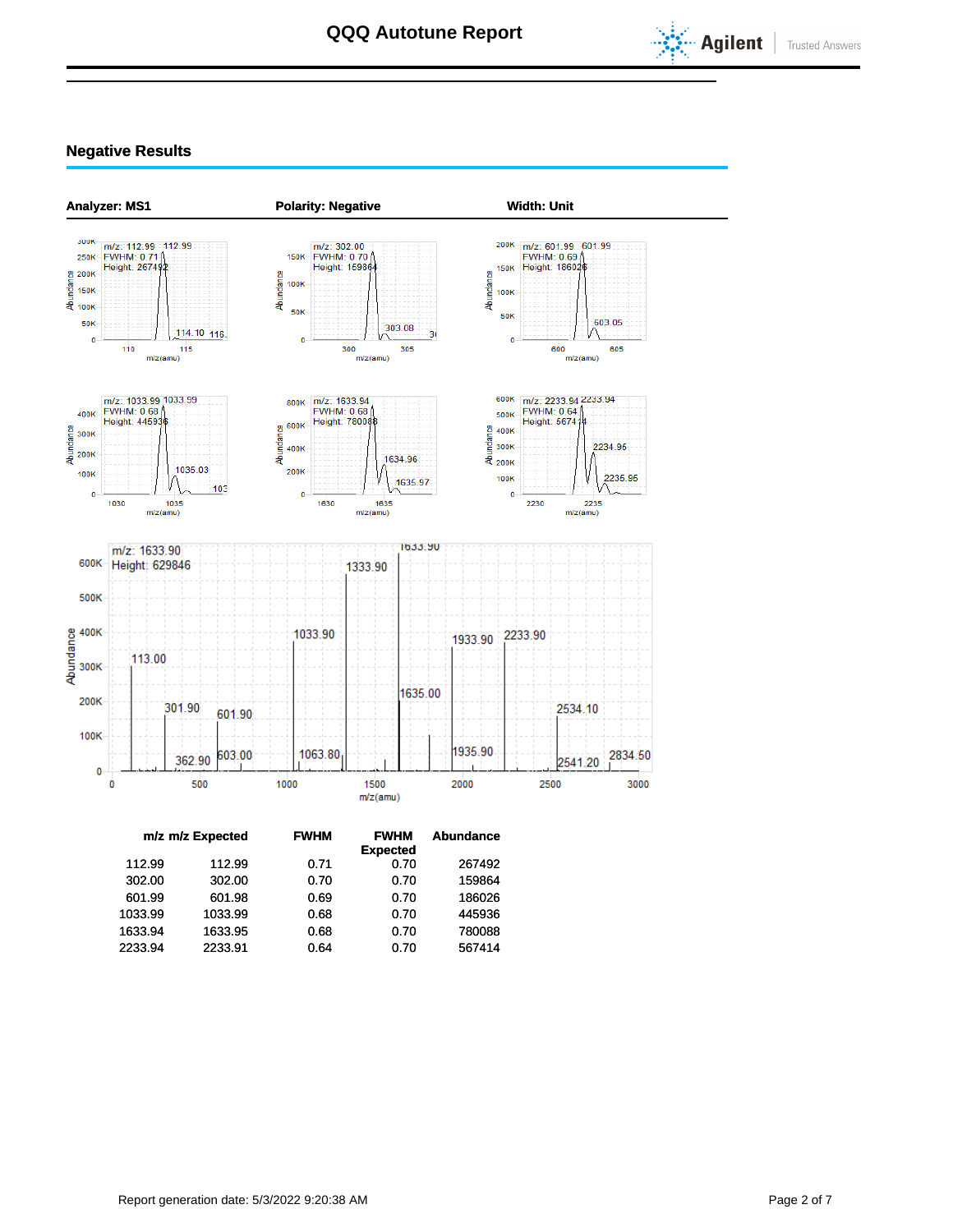



| m/z m/z Expected | <b>FWHM</b> | <b>FWHM</b>     | <b>Abundance</b> |
|------------------|-------------|-----------------|------------------|
|                  |             | <b>Expected</b> |                  |
| 112.99           | 0.70        | 0.70            | 193054           |
| 302.00           | 0.69        | 0.70            | 177965           |
| 601.98           | 0.70        | 0.70            | 154841           |
| 1033.99          | 0.70        | 0.70            | 365539           |
| 1633.95          | 0.71        | 0.70            | 1114746          |
| 2233.91          | 0.74        | 0.70            | 1033306          |
|                  |             |                 |                  |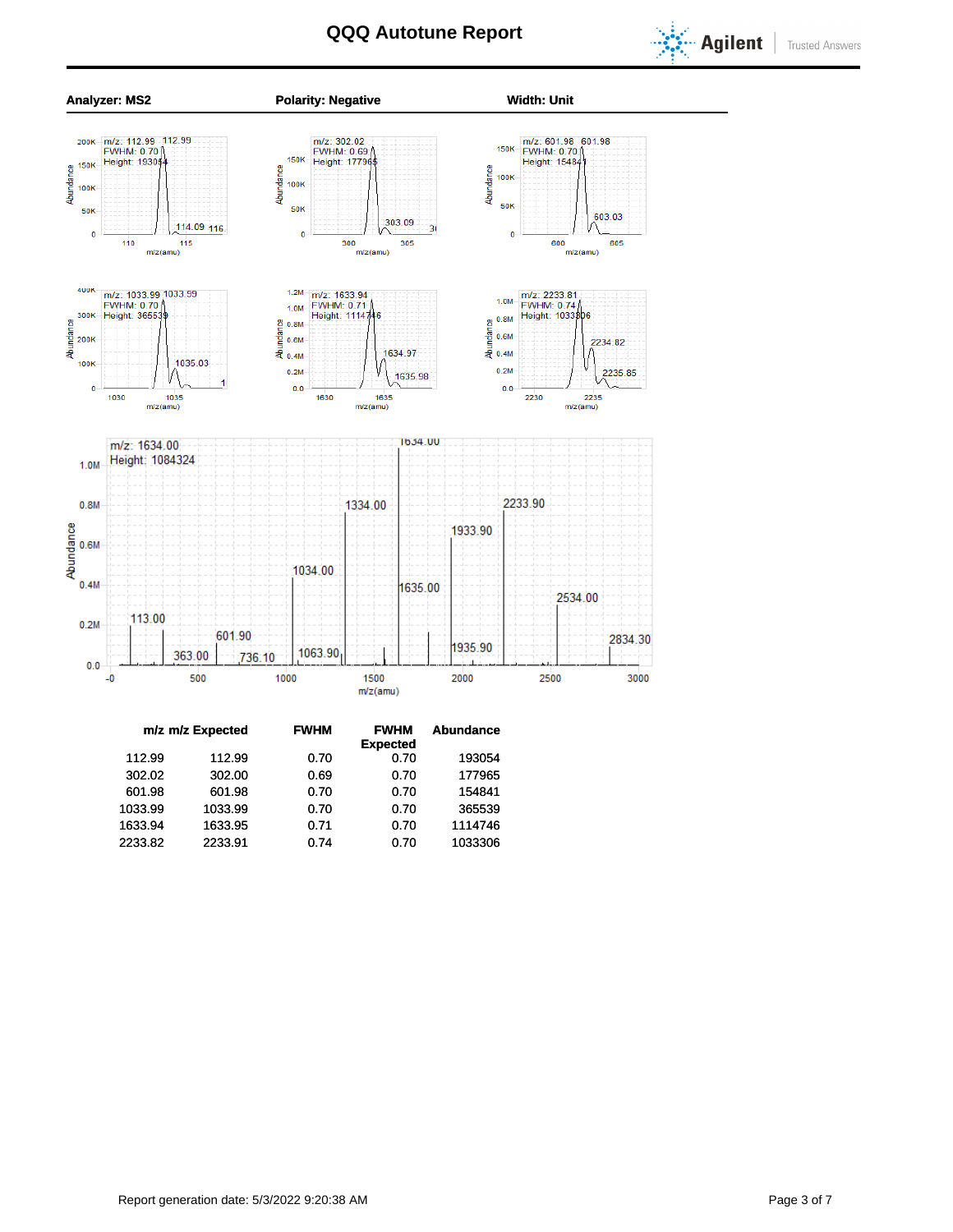



1033.97 1033.99 1.42 1.20 715811 1633.89 1633.95 1.37 1.20 2564788 2233.91 2233.91 1.28 1.20 2532897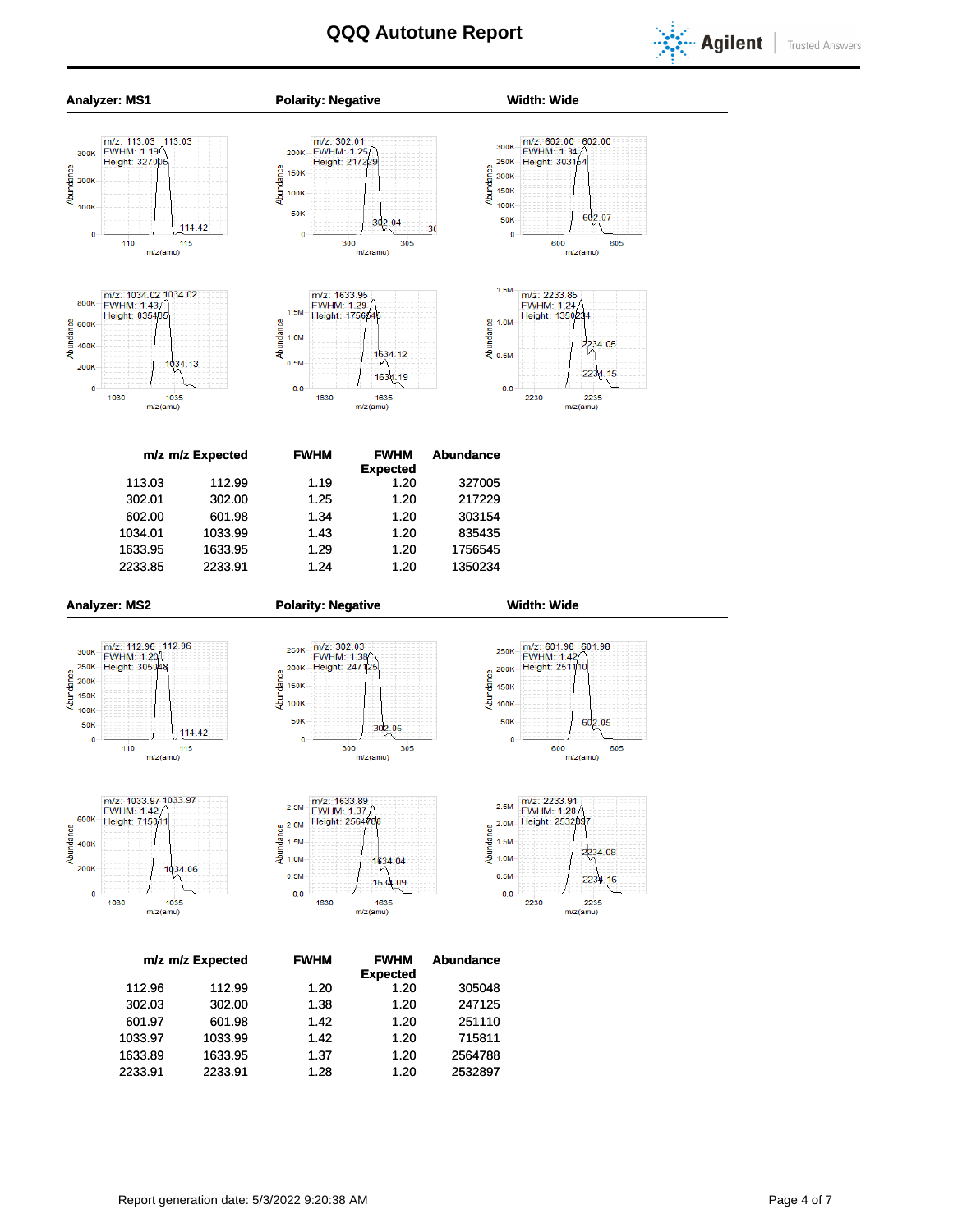

**Trusted Answers** 



601.98 601.98 2.58 2.50 369787 1033.98 1033.99 2.50 2.50 1189390 1633.97 1633.95 2.38 2.50 4768673 2233.86 2233.91 2.28 2.50 5410842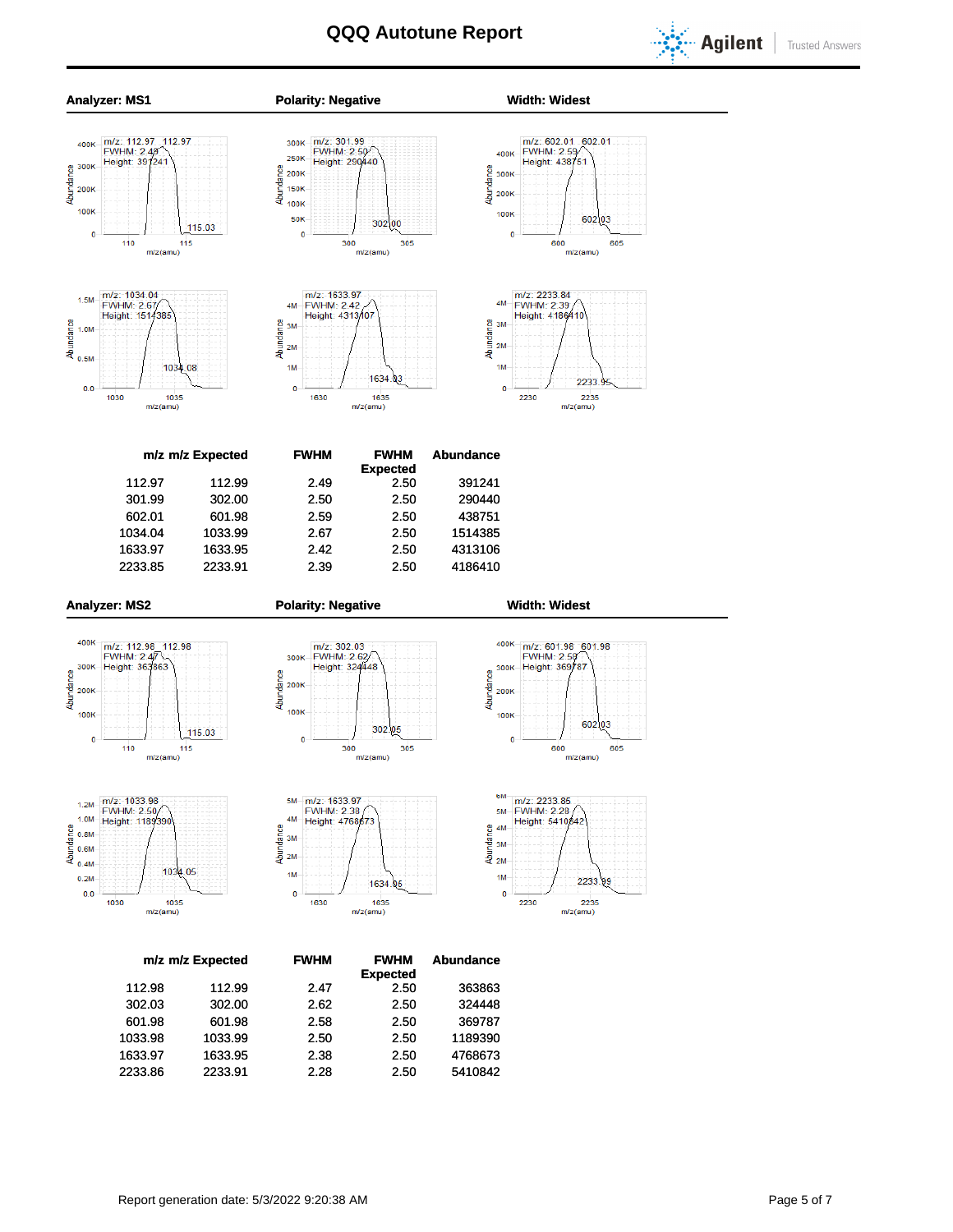

# **Negative Results**

| <b>Tune Parameters</b>  |         |
|-------------------------|---------|
| <b>Parameters</b>       | Setting |
| Fragmentor (V)          | 115     |
| Skimmer (V))            | 15      |
| Octopole DC (V)         | 5       |
| Octopole RF (V)         | 600     |
| Lens 1 DC[MS1] (V)      | $-3.50$ |
| MS1 PreFilter (V)       | 12      |
| $MS1$ DC $(V)$          | $-3.00$ |
| MS1 PostFilter (V)      | $-2.00$ |
| <b>MS1 Axis Offset</b>  | 0.87    |
| MS1 Axis Gain           | $-7.95$ |
| <b>MS1 Width Offset</b> | 0.13    |
| <b>MS1 Width Gain</b>   | $-2$    |
| MS1 Heater (°C)         | 100     |
| $MS2$ DC $(V)$          | 10      |
| MS2 PreFilter (V)       | 30      |
| <b>MS2 Axis Offset</b>  | 0.92    |
| MS2 Axis Gain           | 20      |
| <b>MS2 Width Offset</b> | $-0.01$ |
| <b>MS2 Width Gain</b>   | $-18$   |
| MS2 Heater (°C)         | 100     |
| Cell Entry (V)          | 1       |
| Hexapole DC (V)         | 0.00    |
| Hexapole RF (V)         | 500     |
| Hexapole Accel (V)      | 5       |
| Cell Exit (V)           | 7.00    |
| <b>Collision Gas</b>    | 1       |
| Iris $(V)$              | 150     |
| HED (kV)                | 18      |
| EMV(V)                  | 1230    |
| Collision Energy (eV)   | 0       |
| Lens 1[MS2] (V)         | $-4.00$ |
| MS1 PreFilter[MS2] (V)  | $-3.20$ |

### **Dynamic Ramp Tables**

| <b>MS1 PreFilter (V)</b> |         |
|--------------------------|---------|
| m/z                      | Setting |
| 112.99                   | 11      |
| 302                      | 7.8     |
| 601.98                   | 10      |
| 1033.99                  | 21.5    |
| 1633.95                  | 18.5    |
| 2233.91                  | 14.7    |
| <b>MS1 Axis Offset</b>   |         |
| m/z                      | Setting |
| 112.99                   | 0.872   |
| 302                      | 0.946   |
| 601.98                   | 1.019   |
| 1033.99                  | 1.059   |
| 1633.95                  | 0.981   |
| 2233.91                  | 0.872   |
| <b>MS1 Width Offset</b>  |         |
| m/z                      | Setting |
| 112.99                   | 0.13    |
| 302                      | 0.08    |
| 601.98                   | $-0.01$ |
| 1033.99                  | $-0.04$ |
| 1633.95                  | 0.06    |
| 2233.91                  | 0.13    |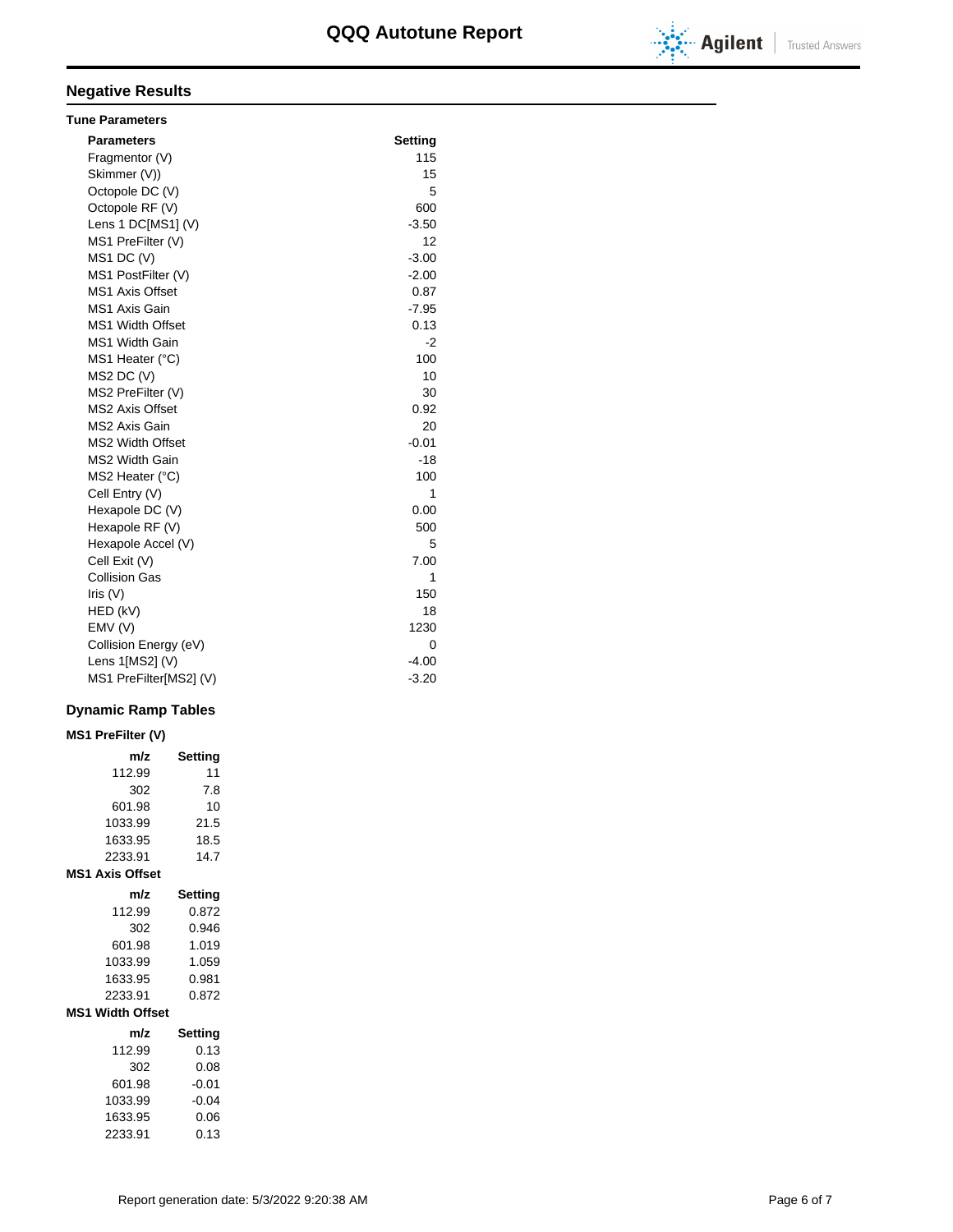

| MS2 PreFilter (V)       |         |
|-------------------------|---------|
| m/z                     | Setting |
| 69                      | 16      |
| 112.97                  | 30      |
| 113                     | 10      |
| 207                     | 18.8    |
| 232                     | 22      |
| 302                     | 36.2    |
| <b>MS2 Axis Offset</b>  |         |
| m/z                     | Setting |
| 112.99                  | 0.924   |
| 302                     | 1.109   |
| 601.98                  | 1.124   |
| 1033.99                 | 1.13    |
| 1633.95                 | 1.135   |
| 2233.91                 | 0.924   |
| <b>MS2 Width Offset</b> |         |
| m/z                     | Setting |
| 112.99                  | $-0.01$ |
| 302                     | $-0.1$  |
| 601.98                  | $-0.12$ |
| 1033.99                 | $-0.13$ |
| 1633.95                 | $-0.1$  |

### **MS1 Calibrations**

2233.91 -0.01

| <b>Resolution</b> | Mass Gain | Mass Offset |        | Width Gain Width Offset |
|-------------------|-----------|-------------|--------|-------------------------|
| Unit              | $-7.95$   | 0.872       | $-17$  | 0.13                    |
| Wide              | -8.3      | 1.104       | $-1.5$ | 0.54                    |
| Widest            | -8.5      | 1.52        | -0.9   | 1.54                    |

#### **MS2 Calibrations**

| <b>Resolution</b> | Mass Gain | <b>Mass Offset</b> |         | Width Gain Width Offset |
|-------------------|-----------|--------------------|---------|-------------------------|
| Unit              | 19.5      | 0.924              | -18.2   | $-0.01$                 |
| Wide              | 19.45     | 1.128              | -18     | 0.46                    |
| Widest            | 19.15     | 1.558              | $-17.9$ | 1.43                    |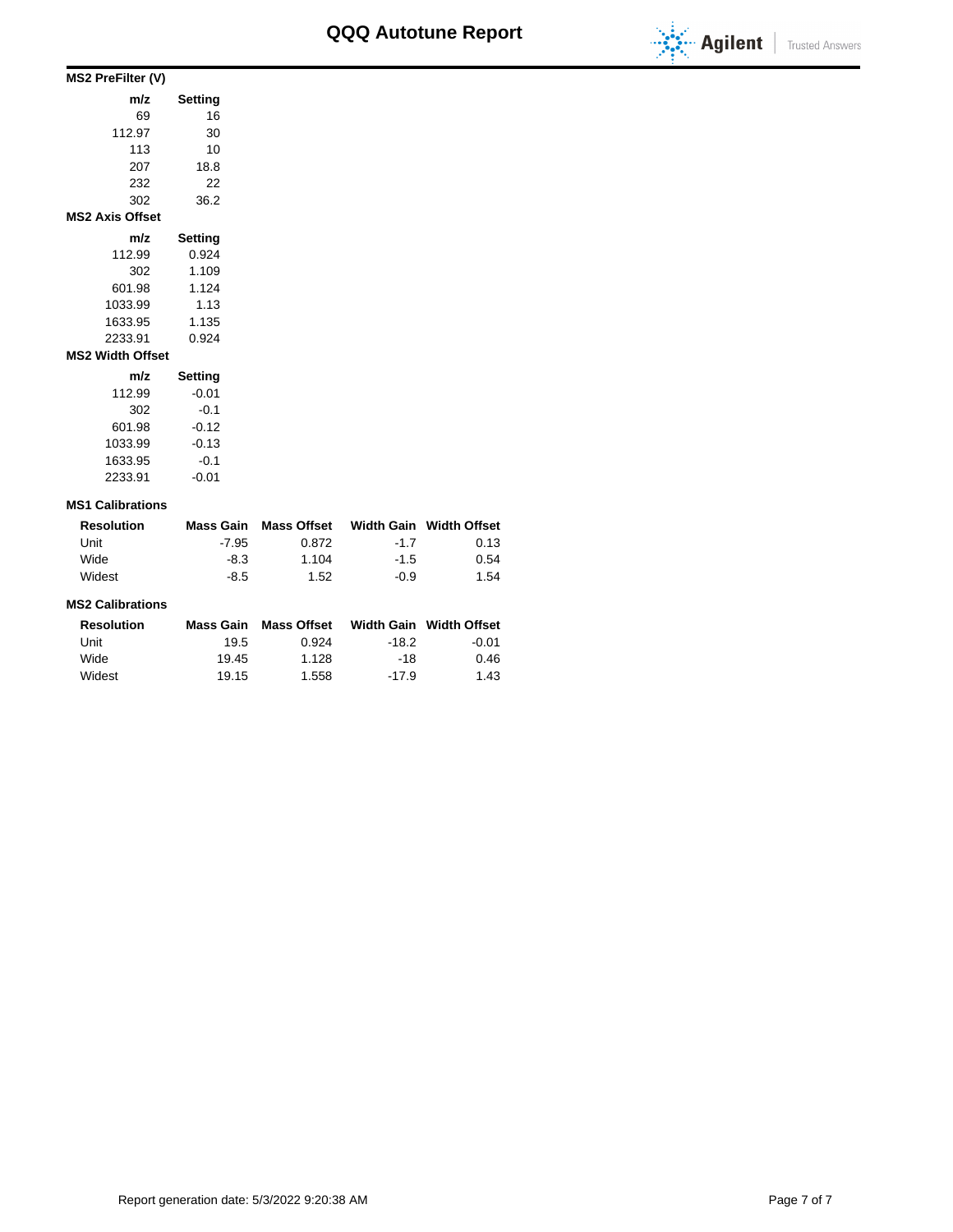

**Instrument Name** LCMS-3<br> **MS Model** G6470B **MS Model** G6470B<br> **MS Instrument Serial** GG2050G211 **MS Instrument Serial Serial SG2050G211**<br>**Software\_Firmware Version** 10.1.67, FW: A.00.08.112 **Software\_Firmware Version<br>Tune Date & Time Tune Date & Time** 03 May 2022 08:57:32<br>
File Path 0.WassHunter\Tune\C **Ion Source** AJS ESI<br> **Ionization Mode** AJS ESI **Ionization Mode** AJS<br> **Tuned Resolution** All **Tuned Resolution<br>Vacuum Pressure** 

**File Path** D:\MassHunter\Tune\QQQ\G6470B\atunes.TUNE.XML **Vacuum Pressure** 1.52E+0 [R] (Torr); 3.94E-5 [H] (Torr)

### **Source Parameters**

**Parameter Negative** Gas Temp (°C) 300 Gas Flow (I/min) 8 Nebulizer (psi) 15 Capillary (V) 3500 Nozzle Voltage (V) 1500 Sheath Gas Temp (°C) 250 Sheath Gas Flow (I/min) 7